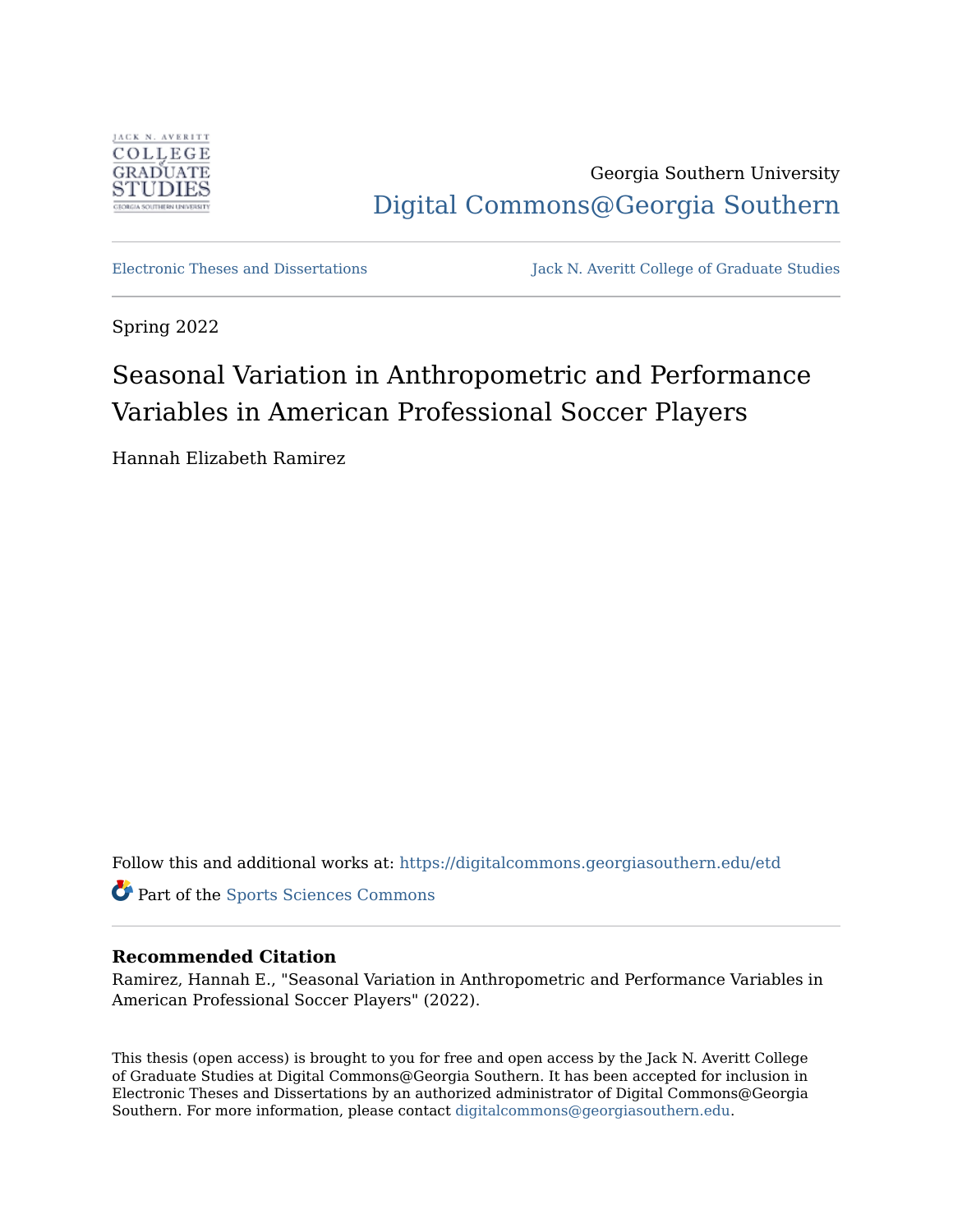# SEASONAL VARIATION IN ANTHROPOMETRIC AND PERFORMANCE VARIABLES IN AMERICAN PROFESSIONAL SOCCER PLAYERS

by

## HANNAH E. RAMIREZ

(Under the Direction of Stephen Rossi)

### ABSTRACT

Preseason is an essential component of sport; it prepares players physiologically for the beginning of the competitive season by allowing for improvements in performance and fitness variables. As the season progresses, the need to maintain an ideal performance state may be difficult due to accumulating training load. The purpose was to determine the seasonal variation of power, agility, and body fat percentage (BF%) via a series of tests throughout the competitive season of American professional soccer players. 23 male United Soccer League (USL) One players underwent a performance battery (akimbo vertical jump (VJ), reactive strength index (RSI), L-Drill and Pro-Agility Shuttle) and 3-site skinfold BF% analysis at three separate times during the course of a 10-month competitive season. All data was recorded by the same trained exercise professionals for the duration of the season. Repeated measures ANOVA analyses ( $a = 0.05$ ) were used to determine the seasonal variation at the four-separate timepoints (Preseason (P), Start of regular season (S), mid-season (M) and end of season (E)). Post-hoc analyses on significant omnibus findings were analyzed with Bonferroni correction factor. Players who were exempt from testing due to injury are not included in the ANOVA analyses. Four out of the five variables of interest (ACMJ, L-Drill, Pro-Agility Drill and BF%) reported statistically significant effects over the course of the competitive season. No statistically significant interaction was found in RSI between the four timepoints. Based on the results of this study it is recommended that professional soccer teams should repeatedly monitor performance variables of players throughout a competitive season. This insightful information can aid coaches in better understanding how player readiness and how the season can directly affect players.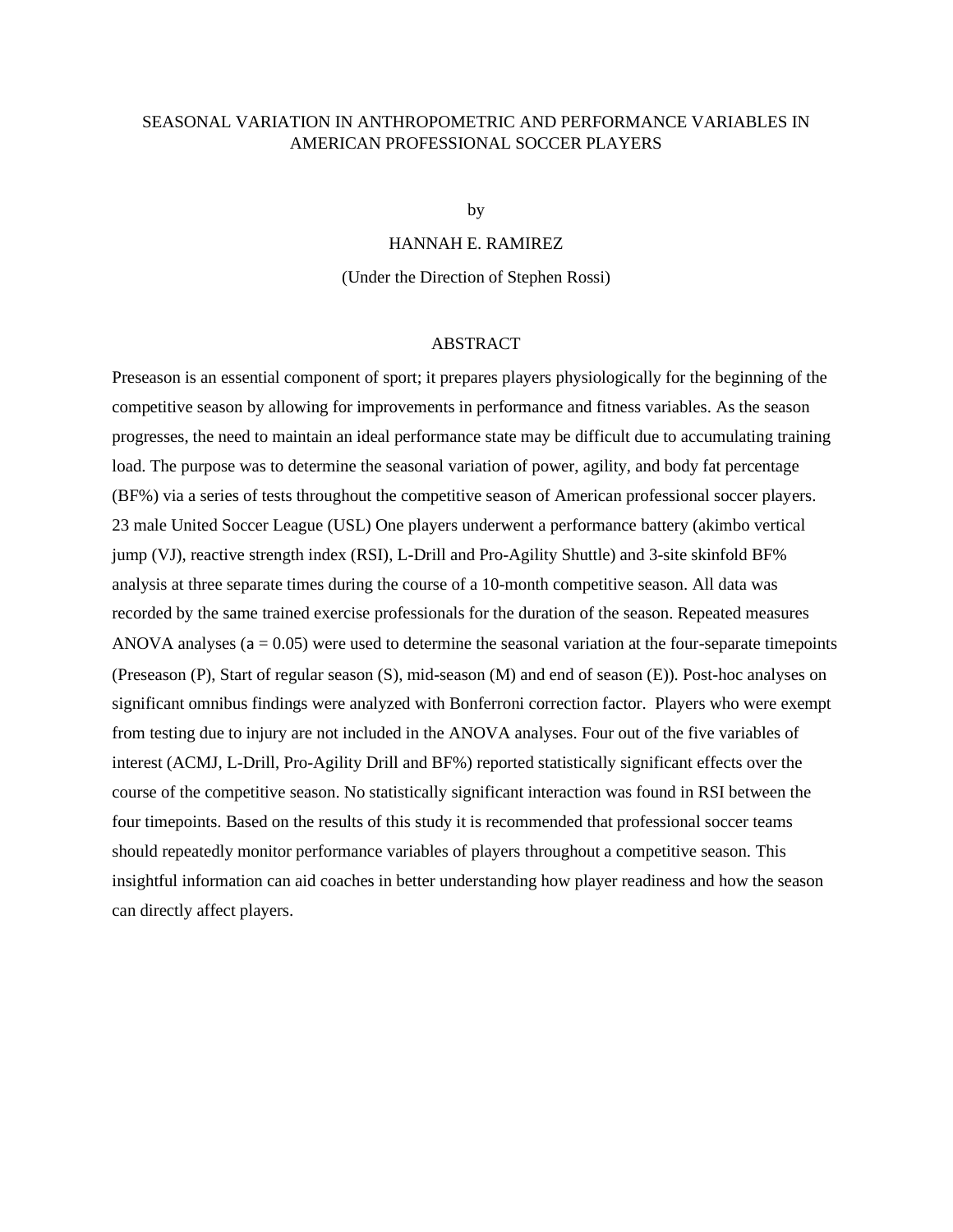INDEX WORDS: Performance testing, Body composition, American soccer.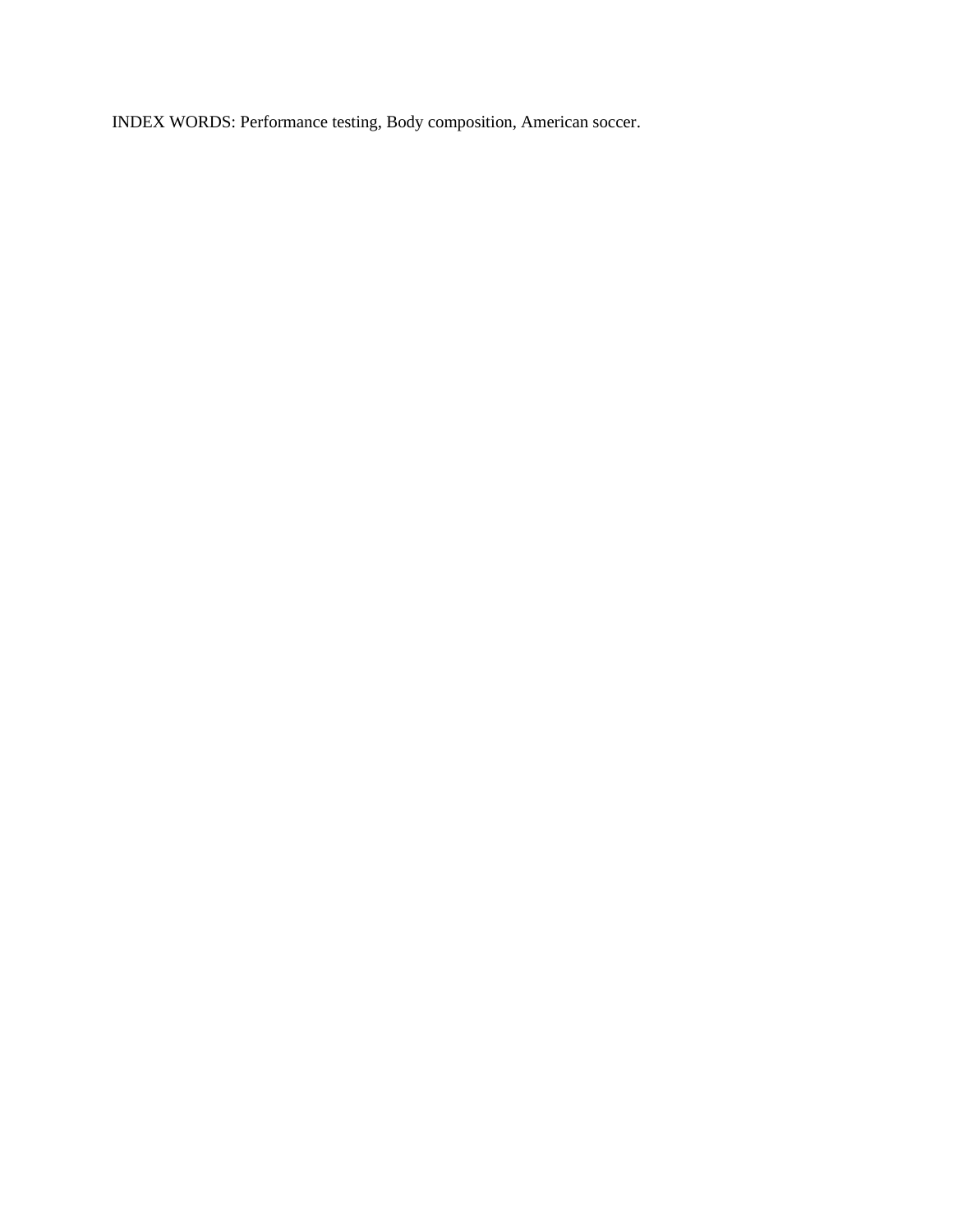# SEASONAL VARIATION IN ANTHROPOMETRIC AND PERFORMANCE VARIABLES IN AMERICAN PROFESSIONAL SOCCER PLAYERS

by

# HANNAH E. RAMIREZ

B.S., Georgia Southern University, 2018

A Thesis Submitted to the Graduate Faculty of Georgia Southern University in Partial Fulfillment of the Requirements for the Degree

## MASTER OF SCIENCE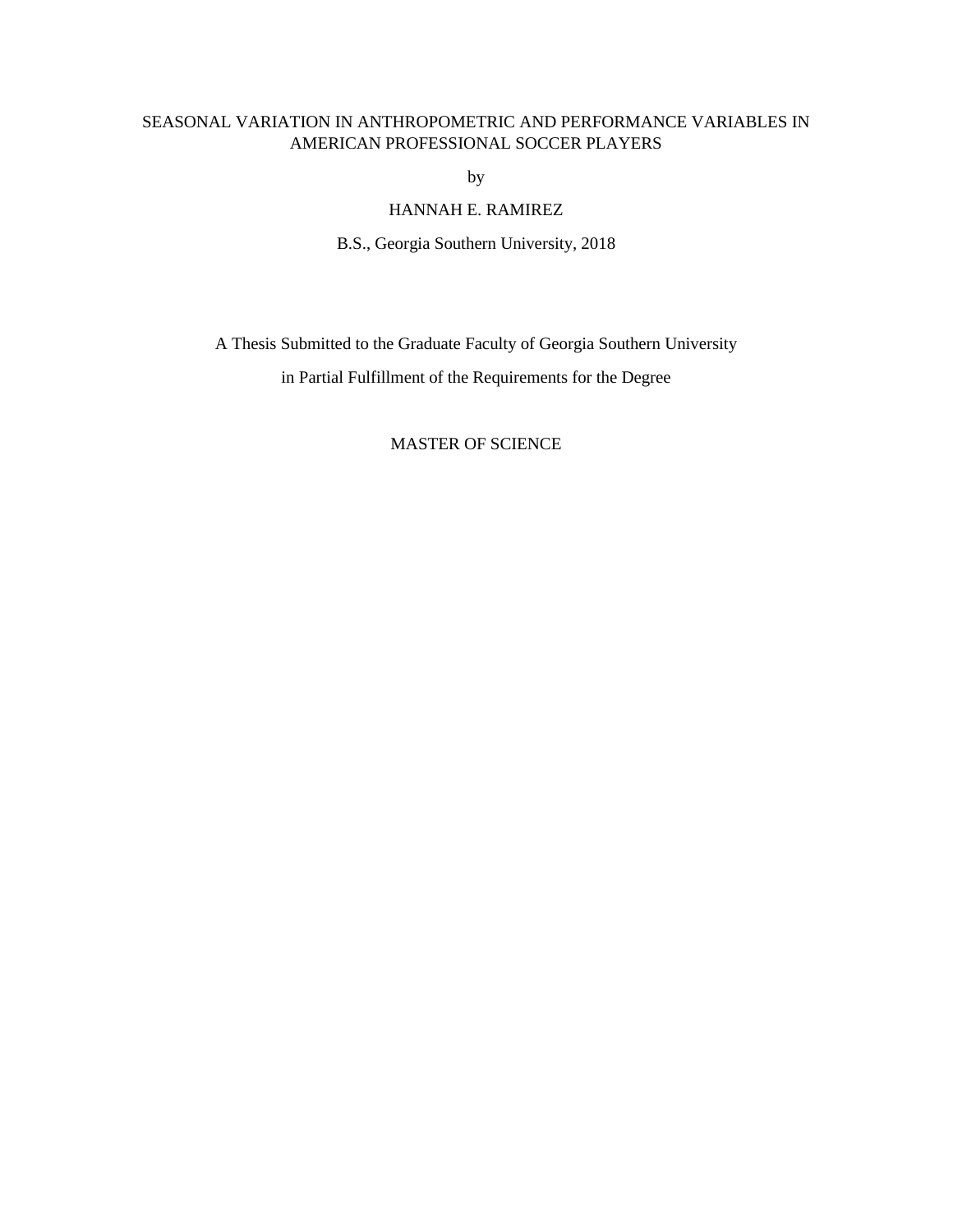© 2022

HANNAH RAMIREZ

All Rights Reserved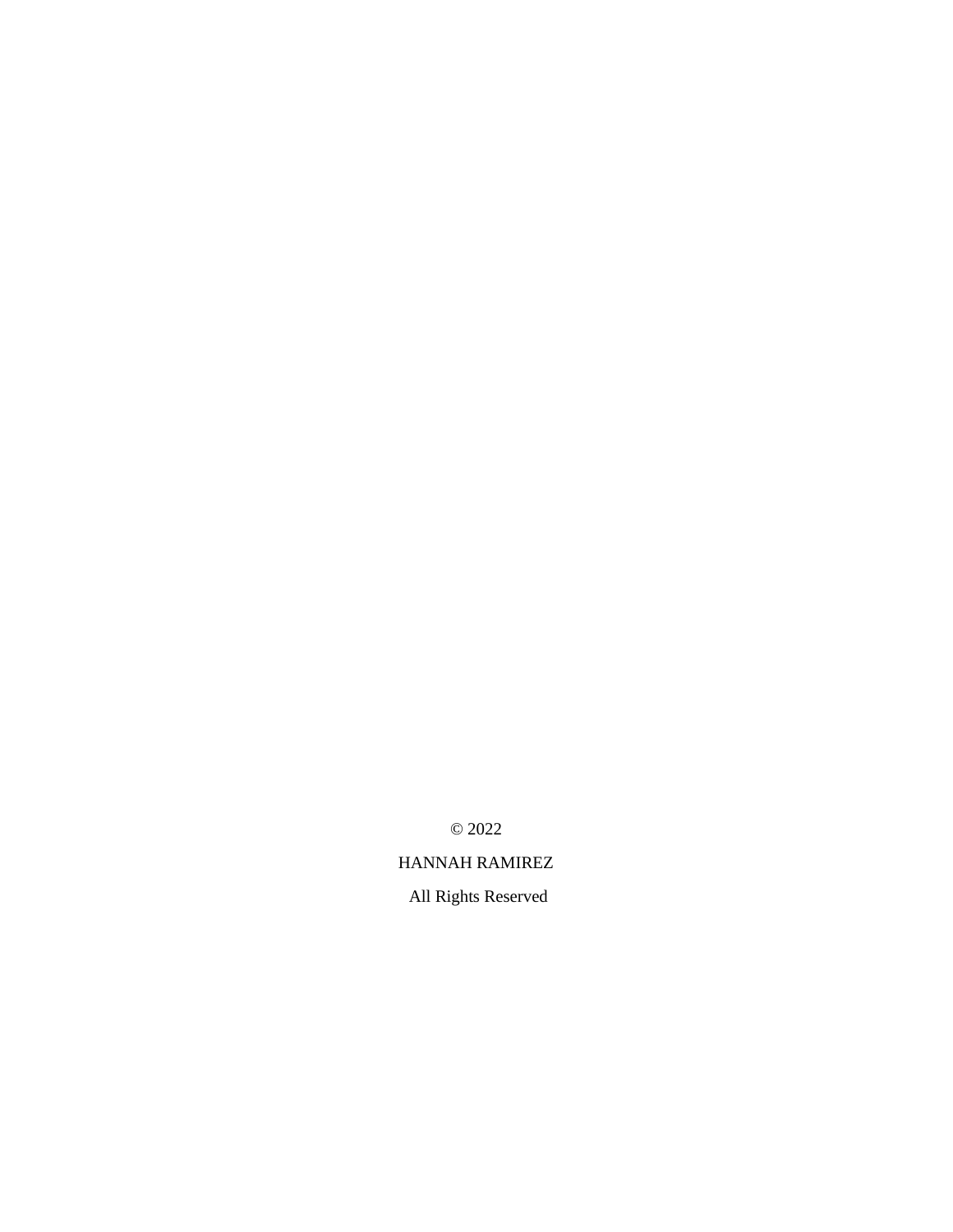# SEASONAL VARIATION IN ANTHROPOMETRIC AND PERFORMANCE VARIABLES IN AMERICAN PROFESSIONAL SOCCER PLAYERS

by

# HANNAH E. RAMIREZ

Major Professor: Stephen Rossi<br>Committee: Samuel Wilson

Samuel Wilson Bridget Melton

Electronic Version Approved: May 2022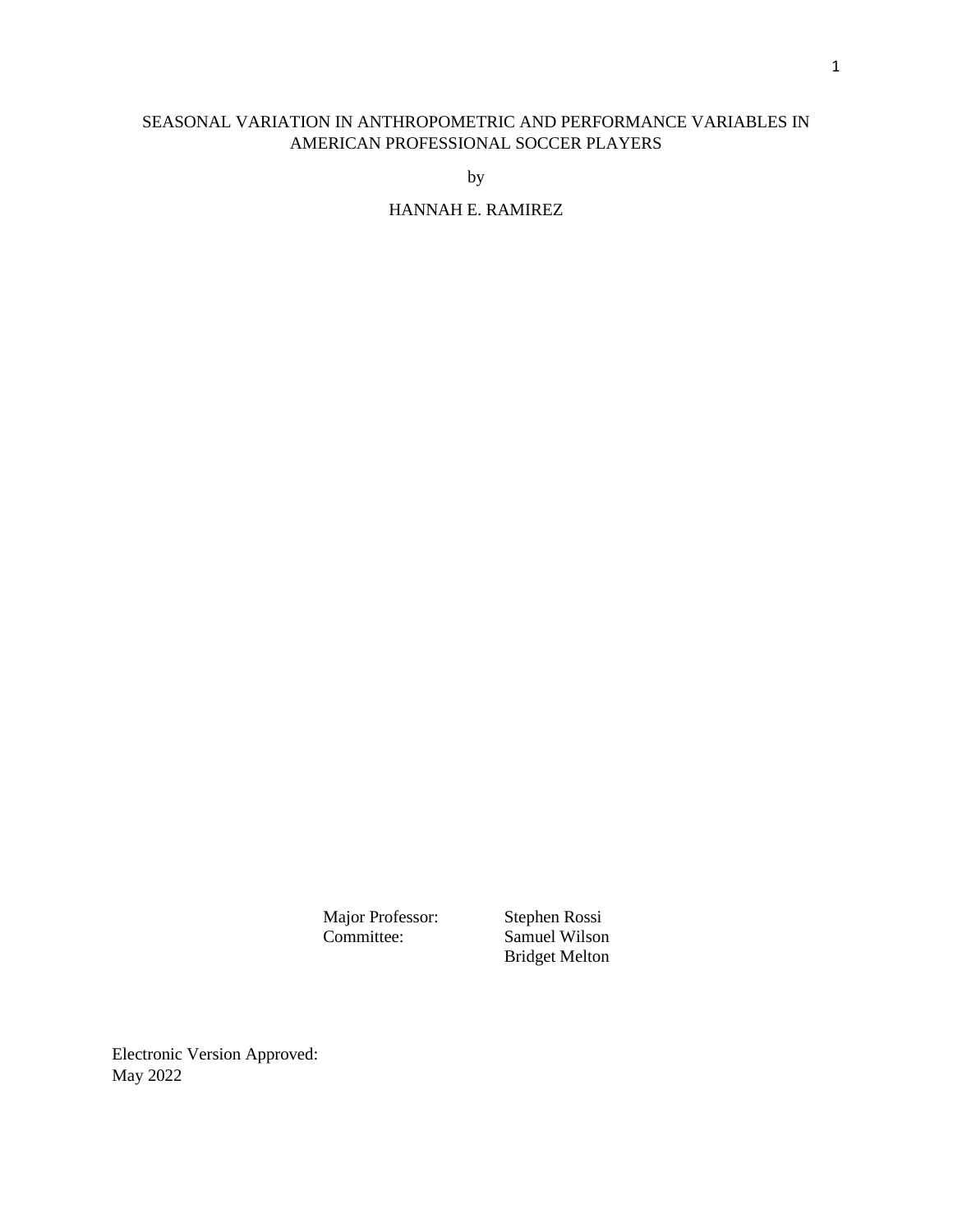# DEDICATION

I would like to thank my devoted husband Aaron, for the continuous support throughout my studies, without him this would not have been possible. I would also like to thank my family for their continued support in my education over the years and helping me make all my dreams come true.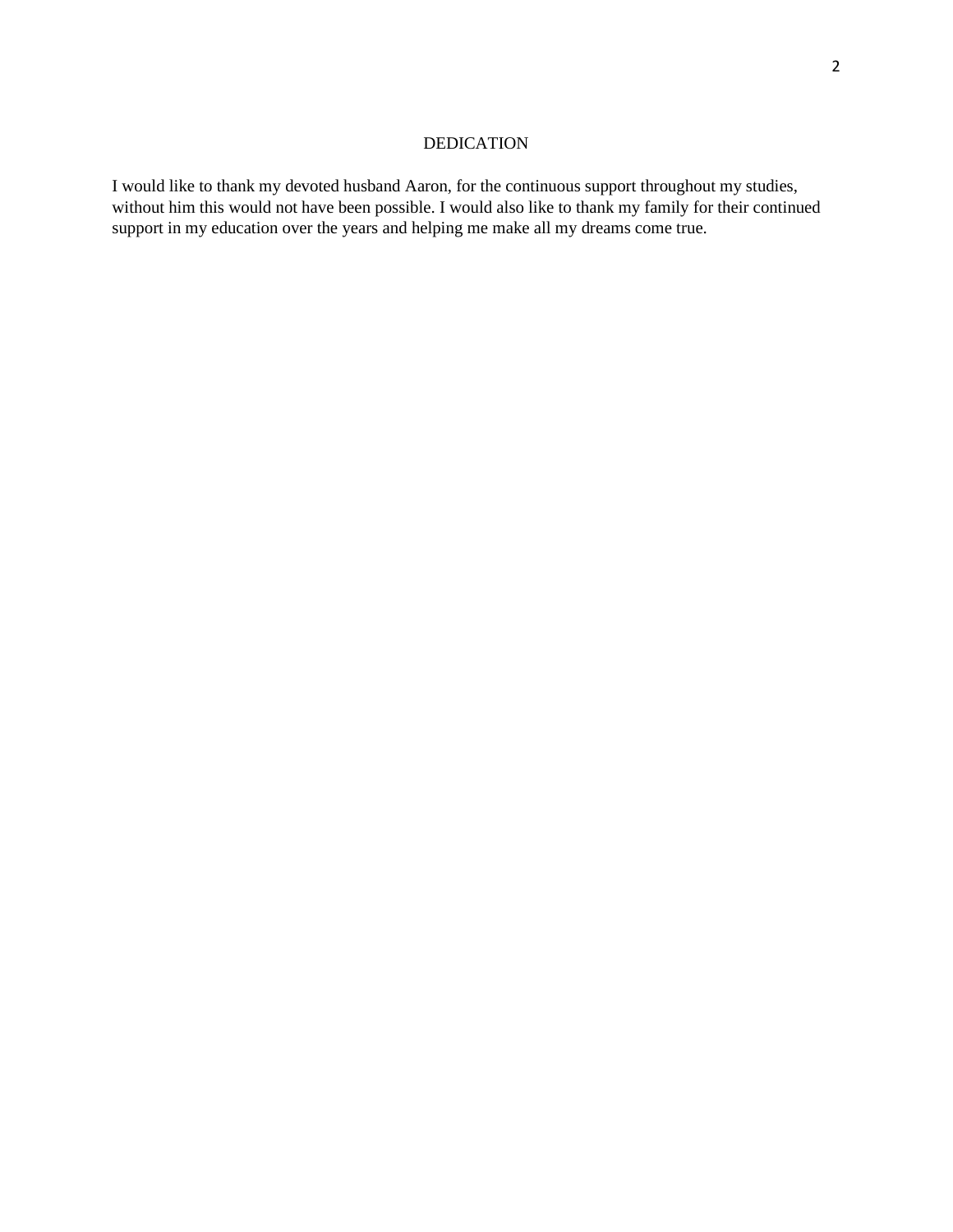# ACKNOWLEDGMENTS

- I would like to acknowledge the help of my committee members (Stephen Rossi, Samuel Wilson, and Bridget Melton) for their continued support throughout this process.
- I would also like acknowledge my professors that have assisted me over the years, particularly Greg Ryan for his continued help and support throughout this process.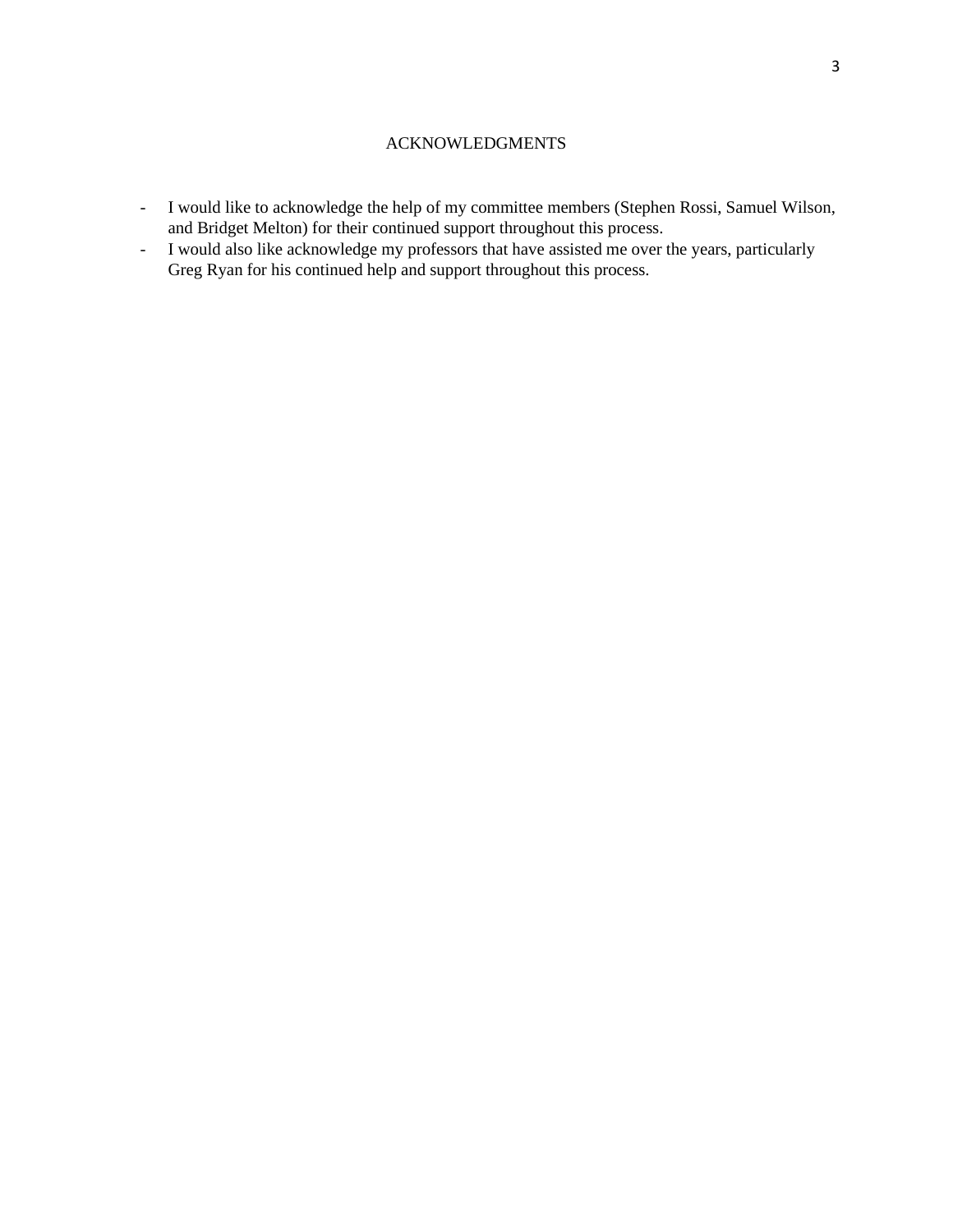# TABLE OF CONTENTS

| <b>CHAPTER</b>    |  |
|-------------------|--|
|                   |  |
|                   |  |
|                   |  |
|                   |  |
|                   |  |
|                   |  |
|                   |  |
|                   |  |
|                   |  |
|                   |  |
|                   |  |
|                   |  |
|                   |  |
|                   |  |
|                   |  |
|                   |  |
|                   |  |
|                   |  |
|                   |  |
|                   |  |
|                   |  |
| <b>APPENDICES</b> |  |
|                   |  |
|                   |  |
|                   |  |

Page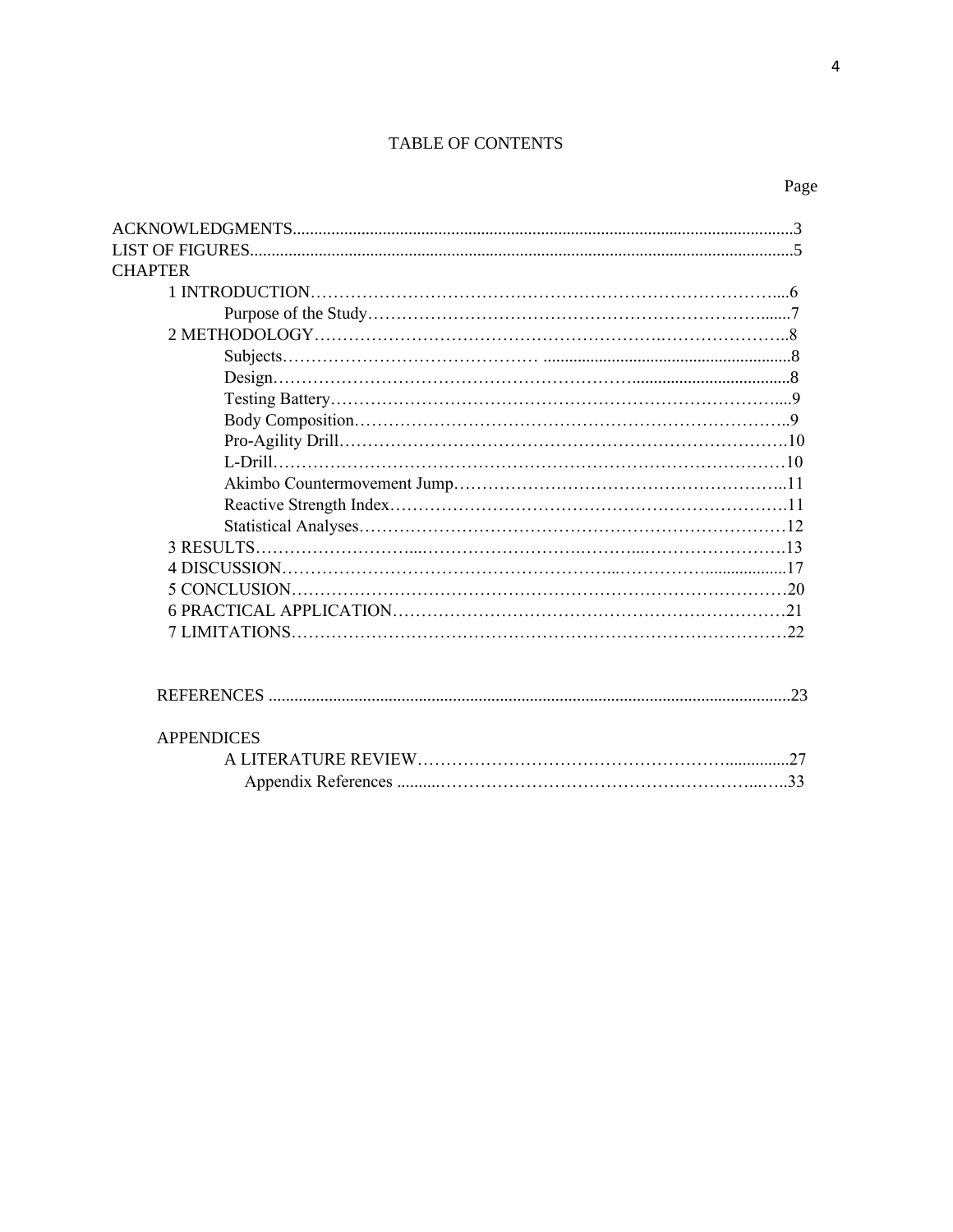# LIST OF FIGURES

# Page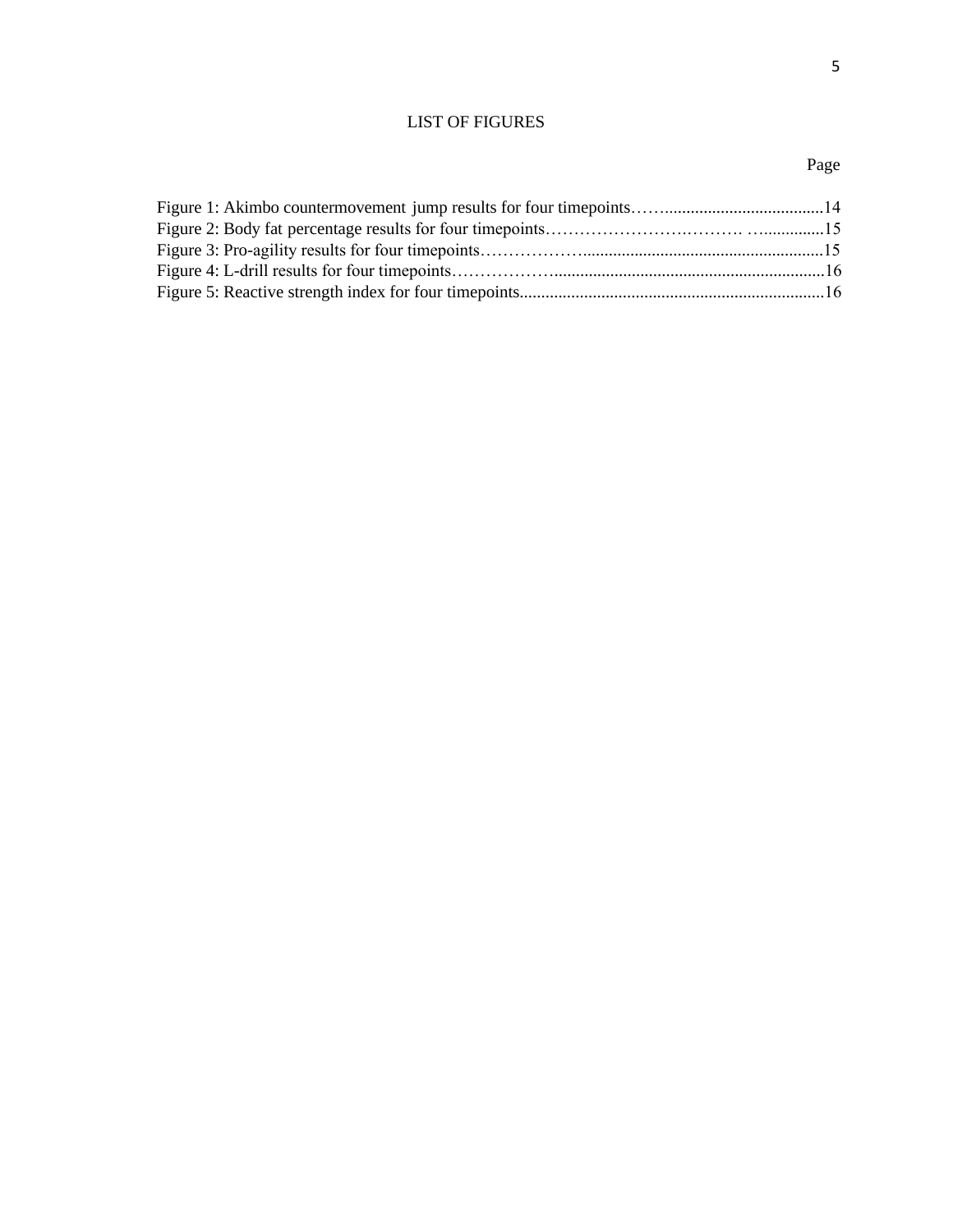#### **INTRODUCTION**

Professional soccer requires athletes to possess high levels of fitness. Monitoring seasonal changes in markers of fitness can provide a valuable insight into the seasonal variation of player readiness to compete and possibly assist in reducing chances of injury. Seasonal performance variation has been primarily explored in the European world of professional soccer; it has been reported that consistent measurement and tracking of performance and fitness variables throughout training and competitive seasons may provide coaches useful information for programming of weekly practice training load (Carling & Orhant, 2010, Clark et al., 2008, Thomas & Reilly, 1979). A competitive soccer season can last upwards of 10 months, depending on the number of competitions and success of the team. This timeline makes it paramount that coaches and training staff ensure that practices are structured to optimize mental and physical fitness, which in turn allows players to sustain optimal performance across an entire season (Metaxas et al., 2006).

Monitoring training load (TL) and fatigue provide information concerning player readiness to compete throughout the season, which can be determined through sport specific testing (lower body power, agility, and body composition). In soccer, lower body power and agility are two main components of the game. Therefore, repeated measurement of these performance variables (e.g. countermovement vertical jump, L-Drill, Pro-Agility testing) provides information to help determine an athlete's readiness to compete and/or train (Turner et al., 2011, Walker et al., 2019). Research shows athletes can experience a reduction in performance during the later stages of the competitive season, which can be linked to fatigue from the accumulation of training load (Kraemer et al., 2004). However, data suggests that soccer players can see an improvement in jump performance over the season, which emphasizes the importance of multiple tests of performance and fitness for monitoring (Caldwell & Peters, 2009). Studies have also evaluated changes in agility performance over a season and as a result of the effects of a soccer season, they have reports significant improvement in agility testing scores (Draijsky et al., 2017, Myelan &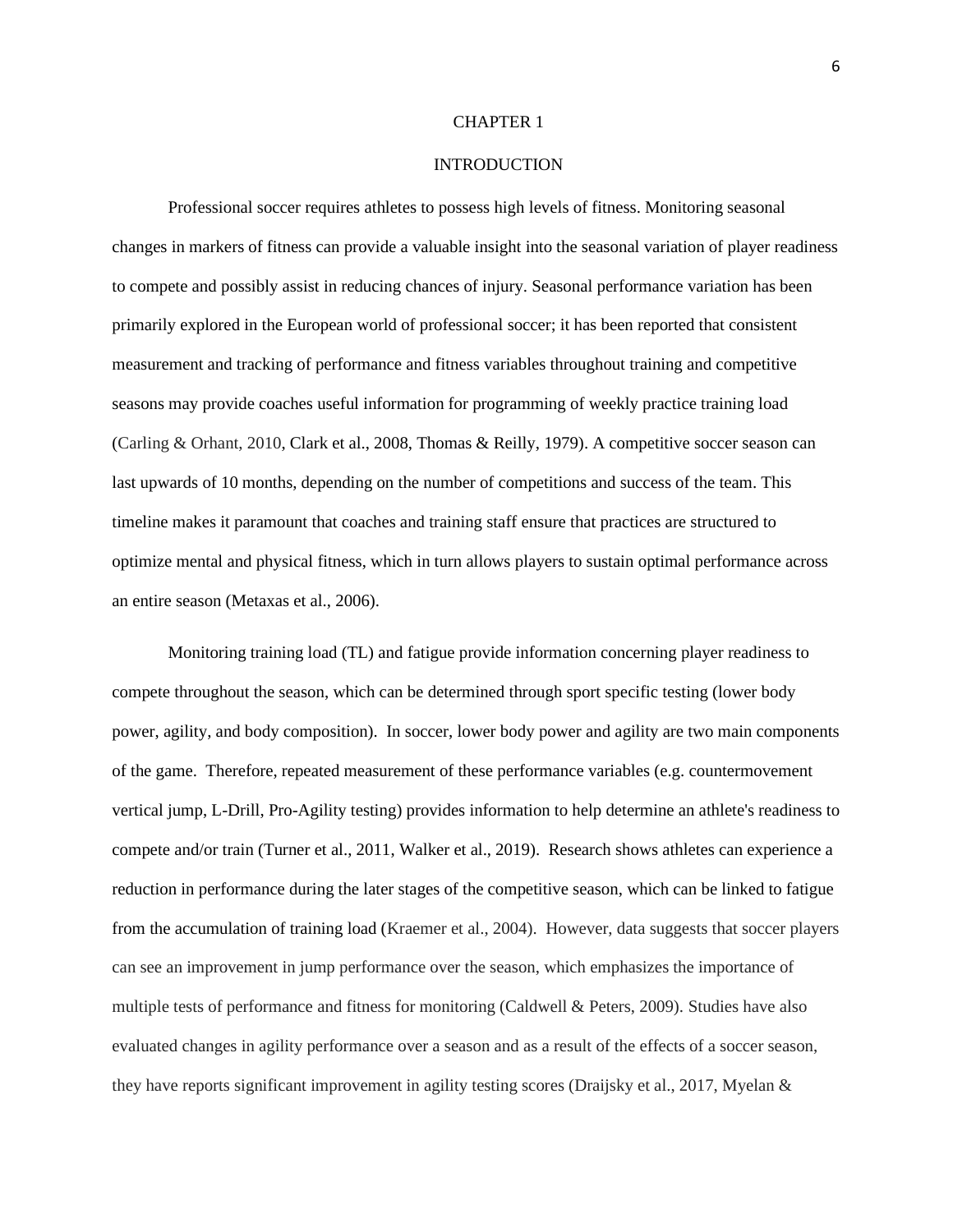Malatesta, 2009) Therefore, regular and repeated testing is warranted during a competitive season to provide critical information concerning physical readiness to train and compete.

Measurement of body composition is common in professional sports such as soccer, as players are required to possess optimal body composition, as greater adipose tissue can be detrimental to performance (Ostojic, 2003, Stanforth et al., 2014, Walker et al., 2022). Body composition analysis in sports is commonly determined using field-based anthropometry measures such as skinfold measurement to estimate body fat percentage (BF%) and is often employed in team sports (Ackland et al., 2012). As the season progresses body composition improves and typically reaches ideal levels at the end of pre-season conditioning, as a direct result of response to training volume and mode of training (Walker et al., 2022). It may be beneficial to periodically monitor body composition throughout the season to better understand the influence of seasonal training and competition on player readiness to train. Change in an athletes body composition can be an indicator of overtraining or detraining, this emphasizes the need to monitor these changes on a regular basis to implement change to individual/team load if necessary.

Given the current existing literature, a link between performance improvements over the duration of a competitive season can be seen, alongside significant changes in body composition (Caldwell  $\&$ Peters, 2009, Bishop et al., 2022). However, despite existing literature of seasonal variation existing in elite American soccer and European leagues it has yet to be explored in American professional leagues, particularly with the inclusion of a mid-season and/or off-season time point when determining the competitive season changes in athletes. Therefore, based on existing gaps in the literature, the main purpose of this study seeks to understand if there is a link between the season variation from start of preseason to the end of competitive season through performance testing at four time points through a competitive American professional soccer season.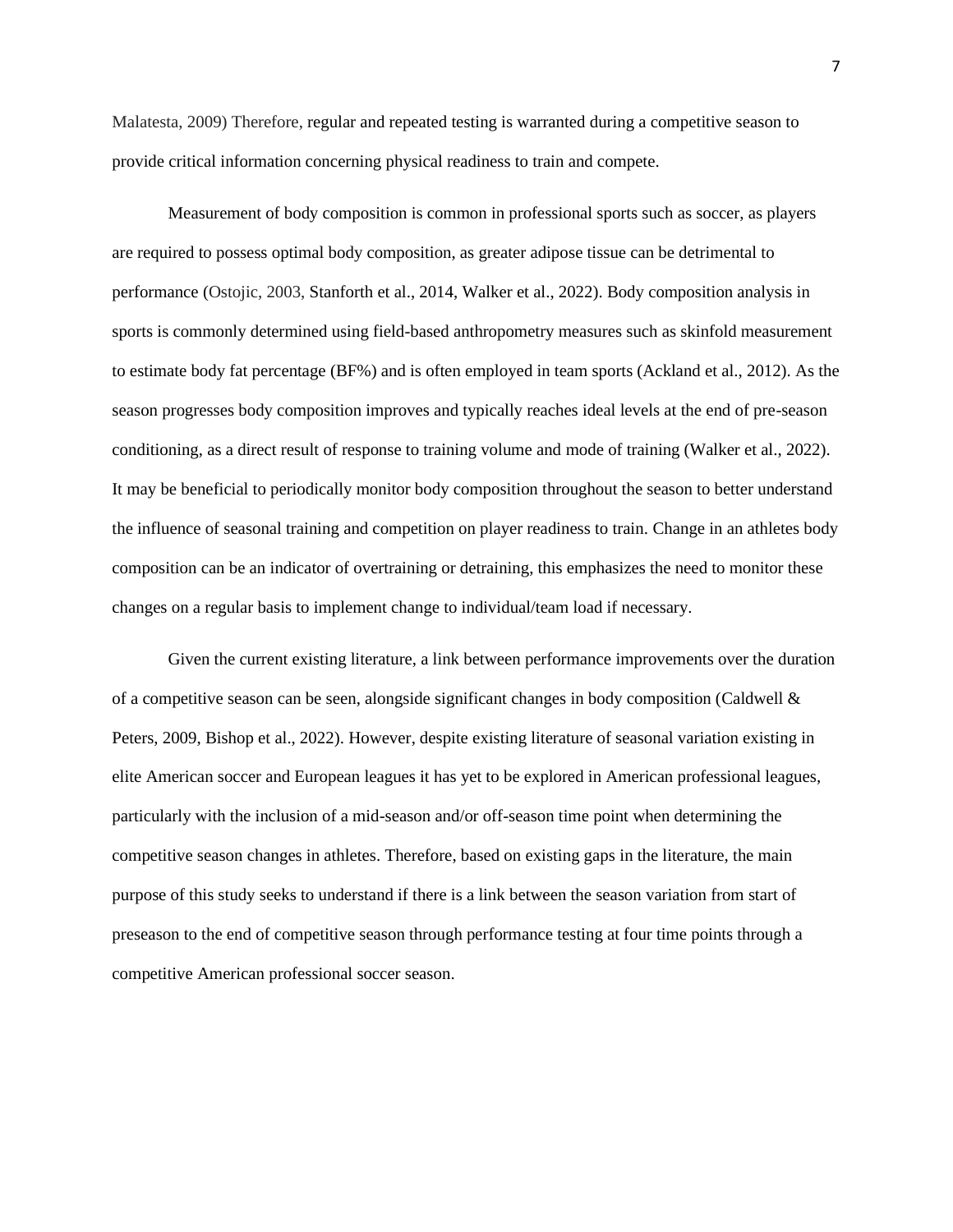#### METHODOLOGY

#### *SUBJECTS*

Twenty-three male professional ( $n = 23$ ) United Soccer League One (USL-1) players were included in the data collection over the course of the competitive season. The team competed in 28 matches (14 home and 14 away) over the 10-month season. All players medically cleared underwent performance testing which included countermovement vertical jump (VJ), reactive strength index (RSI), L-Drill and Pro-Agility Shuttle and three-site skinfold (chest, abdomen and thigh) body fat percentage (BF%) analysis at four separate time points during the 10-months. All players completed a consent form and received an explanation of the risks and benefits of participating in the study. The Institutional Review Board approved the following study. The first data collection was conducted on the first day of preseason (P), then on the start of regular season (S), the mid-season (M) and the final collection at the end of season (E). VJ and RSI were performed on a Just Jump!, (Probotics Inc., Huntsville, AL) mat. All field tests (e.g. agility drills) were set up following the standardized protocol for each test, all tests were set up and recorded by the same experienced testers for all four data collections. Only players who completed all four testing sessions were included in the repeated measure analyses. Players who sustained injuries during the season and players who transferred mid-season, were not included in the analysis due to the incomplete data from all time points.

## *DESIGN*

The following study will be designed as a retrospective cohort study. Four testing sessions were completed at the team's home training ground, a natural outdoor grass field. Prior to each testing battery, players underwent a standard warm up session to ensure they were prepared for testing. The testing battery was designed to assess lower body power, agility, and body composition throughout the competitive season, starting at the beginning of preseason (P), start of regular season (S), the middle of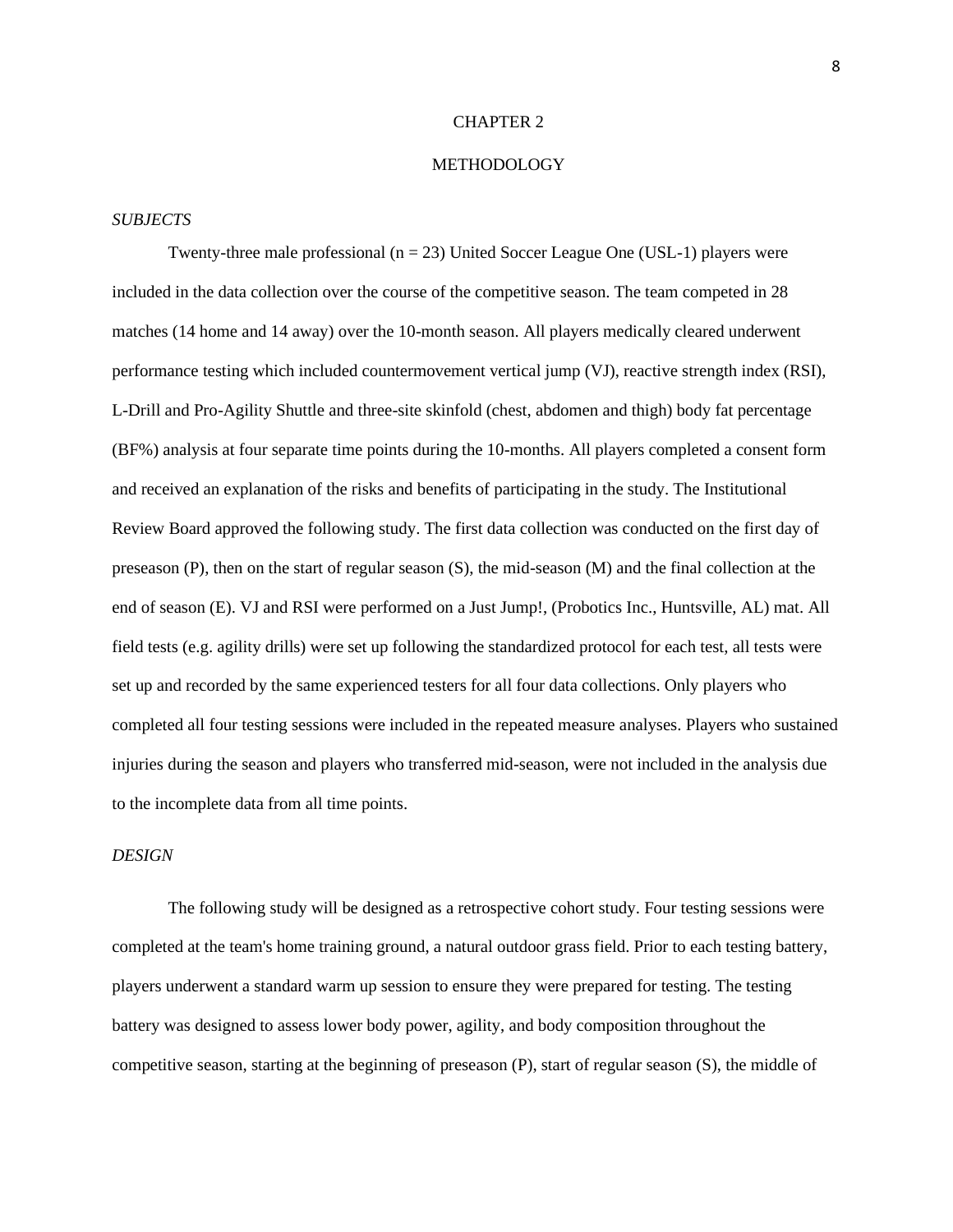season (M) and finishing at the end of the season (E). All players observed a demonstration of each test. Data collection was performed by the same trained exercise professional technician.

#### *TESTING BATTERY*

When determining the sequence of testing it is essential to utilize knowledge of exercise science to ensure the order of tests are guided by this knowledge and participants are given adequate periods of rest between tests, for example there should be at least 2 minutes rest between tests (Haff & Triplett, 2015). The National Strength and Conditioning Association (NSCA) recommends following a specific order when testing to ensure reliability of tests based on the principle that one test should not affect the performance of the following test. The NSCA recommends following the sequence of: non-fatiguing tests (e.g. height, weight, skinfold measurements), agility tests (e.g. T-test, pro-agility test), maximum power and strength tests (e.g. 1RM), sprint tests (e.g. 40m sprint), local muscular endurance (e.g. push ups), fatiguing anaerobic capacity test (e.g. 300-yard shuttle) and aerobic capacity test (e.g. Yo-yo intermittent recovery test) (Haff & Triplett, 2015). Based on NSCA recommendations the testing battery will follow this testing procedure: skinfold measurements, L-drill, Pro-Agility Drill, max VJ and RSI. In order to maintain reliability, all testing sessions will be conducted at the same time of day to ensure fluctuations of physiological response do not occur due to changes in climate (Haff & Triplett, 2015).3

#### *BODY COMPOSITION*

Body composition refers to the proportion by weight of fat and lean tissue and can commonly be assessed via skinfold (SKF) measurements (Haff & Triplett, 2015). SKF analysis provides a simple, costeffective field measurement of body composition and allows individuals body fat % (BF%) to be estimated. SKF assessments were performed by the same expert for each athlete during each time point at the beginning of each testing battery. Due to the high number of athletes being tested, 3-site measurement was decided for this population (e.g. chest, abdomen and thigh). All SKF measures were taken on the right side of the body and conducted by the same expert tester at all four timepoints. In order to determine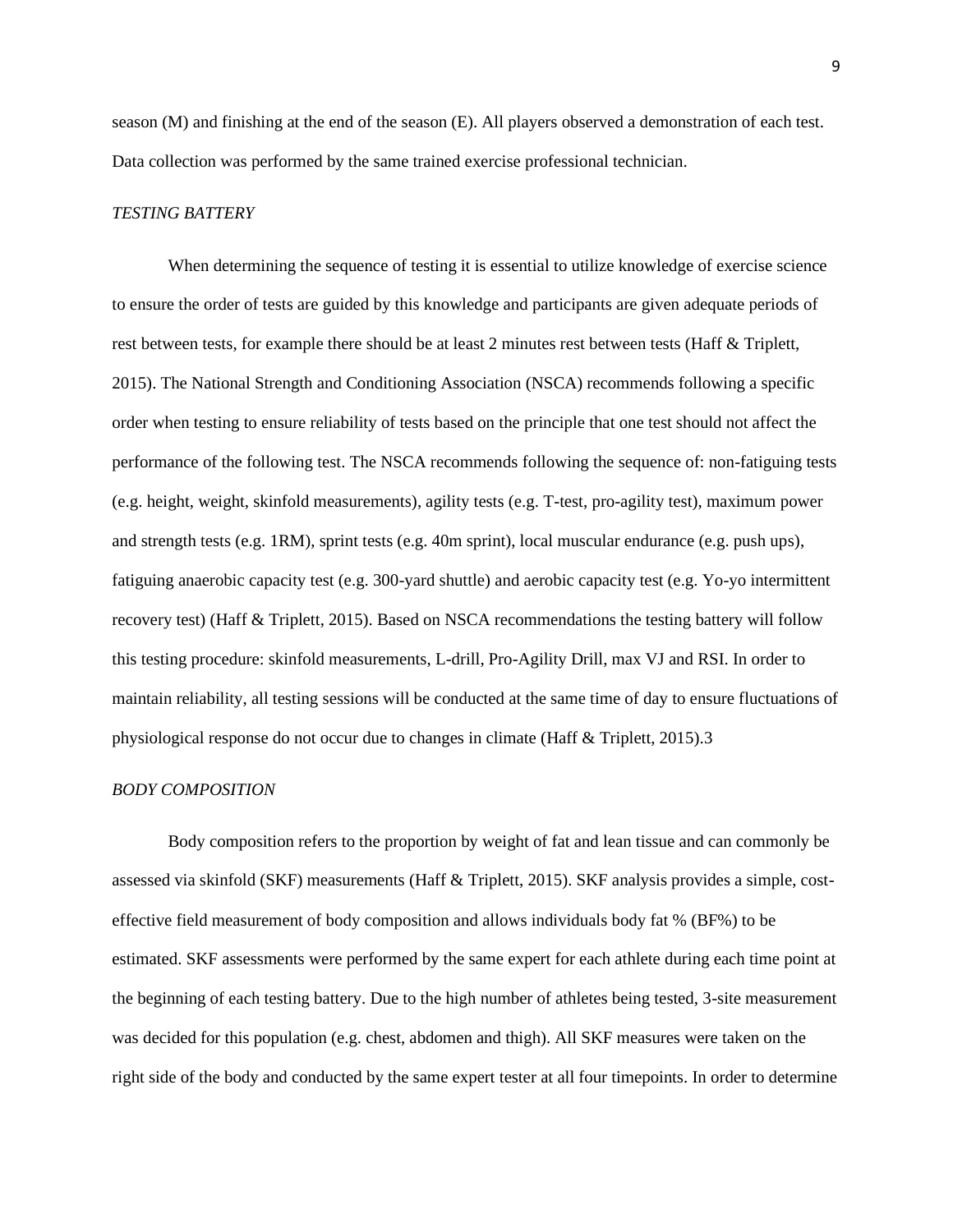skinfold thickness a Lange Skinfold Caliper (Cambridge Scientific Industries Inc., Cambridge, Maryland) was used, measuring in millimeters, all three anatomical sites (e.g. chest, abdomen and thigh) were performed twice in rotational order following the direction based on Jackson et al. If the two measurements of SKF deviated more than 2mm at any site a third measurement was performed and then the two closest measurements were averages for that given site (Siri WR, 1961). Once the 3 site measurements had been collected a three-site equation was used to determine each player's body density (Jackson et al., 1980). Body fat percentage was estimated from body density using the Siri equation (%BF  $= [(4.95/body density) - 4.95] x 100 (Siri WR, 1961).$ 

#### *PRO-AGILITY DRILL*

Agility is a fundamental component of soccer, the pro-agility or also commonly known as the 5- 10-5 is widely used by many sports as the gold standard for measuring athletes agility (Papadopoulos et al., 2021). The athlete will begin in the center of the three parallel cones marked out, using a three-point stance (Haff & Triplett, 2015). The athlete begins with an auditory signal and sprints 5 yards to the left cone, ensuring to make contact with the cone with their hand (Haff & Triplett, 2015). Once the athlete has contact with the cone they sprint 10 yards to the far right cone, change direction and sprint back to the center cone (Haff & Triplett, 2015). The time will then be recorded once the test is complete, it is essential that contact is made with the cones, in the event contact is not made the test must be repeated and recorded.

#### *L-DRILL*

 The L-Drill provides another quick and effective measure of agility which determines how quickly athletes can change direction while accelerating. The L-drill is performed with three cones spaced 5 yards apart from each other in an upside down L configuration (Hoffman, 2020). Athletes will begin the test at the first cone from a 2-point stance, the test begins upon one's own accord when the athlete sprints forward as fast as possible to the second cone directly in front of the first cone. Once the athlete sprints to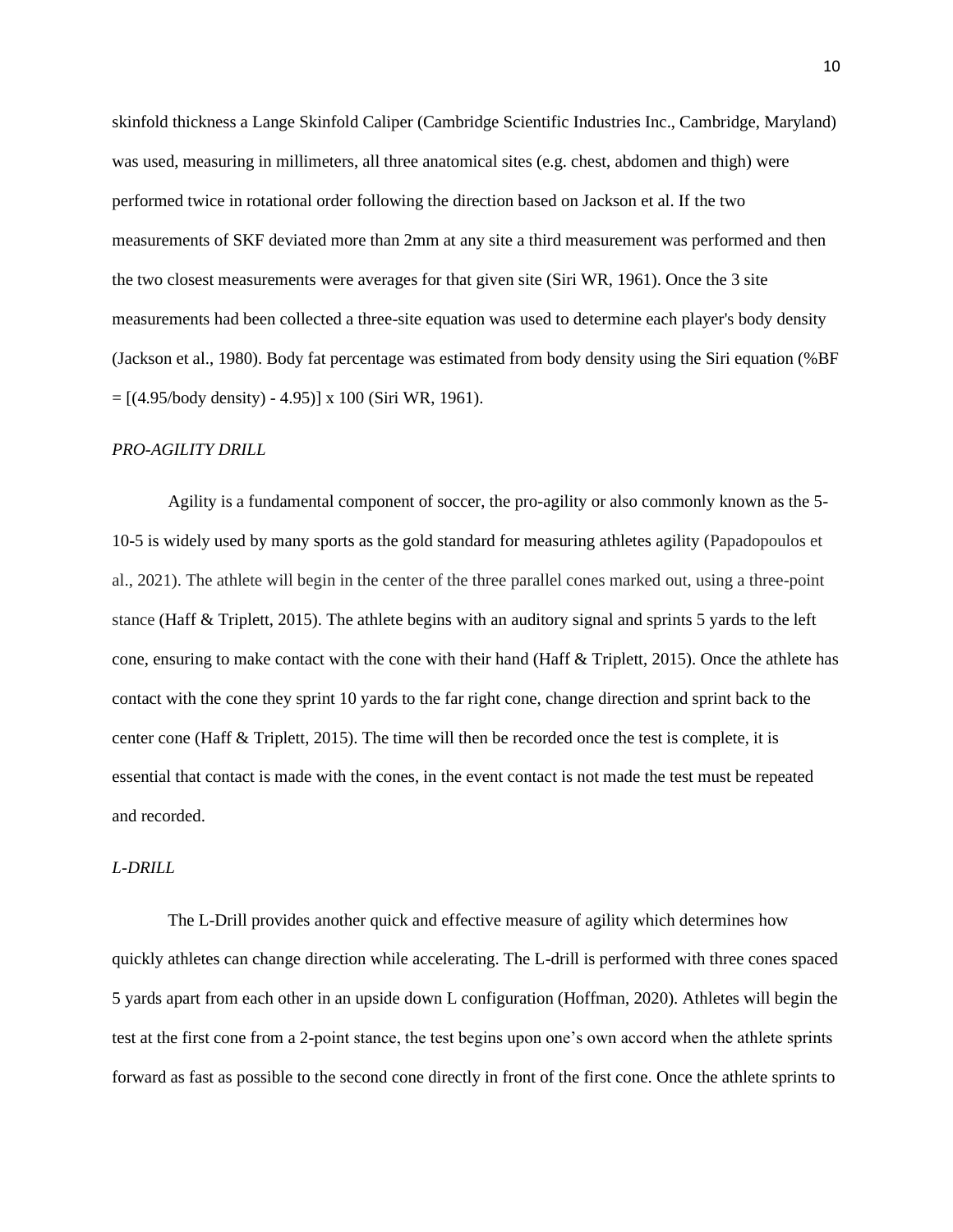the second cone they must make contact with the cone and then reverse in direction and return to the first starting cone (Hoffman, 2020). Upon reaching the starting cone the athlete will make contact with the starting line with the same hand and sprint back towards the second cone, planting their outside leg on the outer second cone and sprint towards the third cone laterally (Hoffman, 2020). The athlete will then circle the third cone and sprint back towards the second cone, cornering the cone and sprinting past the start line of the first cone (Hoffman, 2020). It is important to note that the L-drill is performed with the cones in a left configuration and measured precisely by the same tester using a stopwatch at all four testing timepoints. Each player will be given one trial of the drill, if the player slips or falls during their test they may perform the L-Drill again after adequate rest.

#### *AKIMBO COUNTERMOVEMENT JUMP (ACMJ)*

 Vertical jump (VJ) testing provides a field test measurement of explosive lower body power; this test can be used as a tool to monitor fatigue. To determine explosive lower body power without influence from the upper body the CMJ was performed from a standing position with hands on the hips (Markovic et al., 2018). All ACMJ max jumps were performed on a Just Jump! mat on top of two pieces of plywood to provide a stable surface on the natural grass training field. All participants will be instructed to complete one maximum VJ, this will be performed after the completion of the regular warm up and agility testing.

#### *REACTIVE STRENGTH INDEX (RSI)*

 RSI is determined as a measure of explosive strength in a plyometric manner and measures an athletes rapid change from eccentric to concentric contraction by measuring jump height and ground contact time. Reactive strength index will be calculated on a separate trial from ACMJ using a Just Jump! mat. Athletes will be instructed to jump as high and as quickly as possible four times, while maintaining CMJ form, with their hands placed on hips at all times. Athletes will also be instructed upon contact with the ground to jump as high as possible while minimizing contact time on the mat as much as possible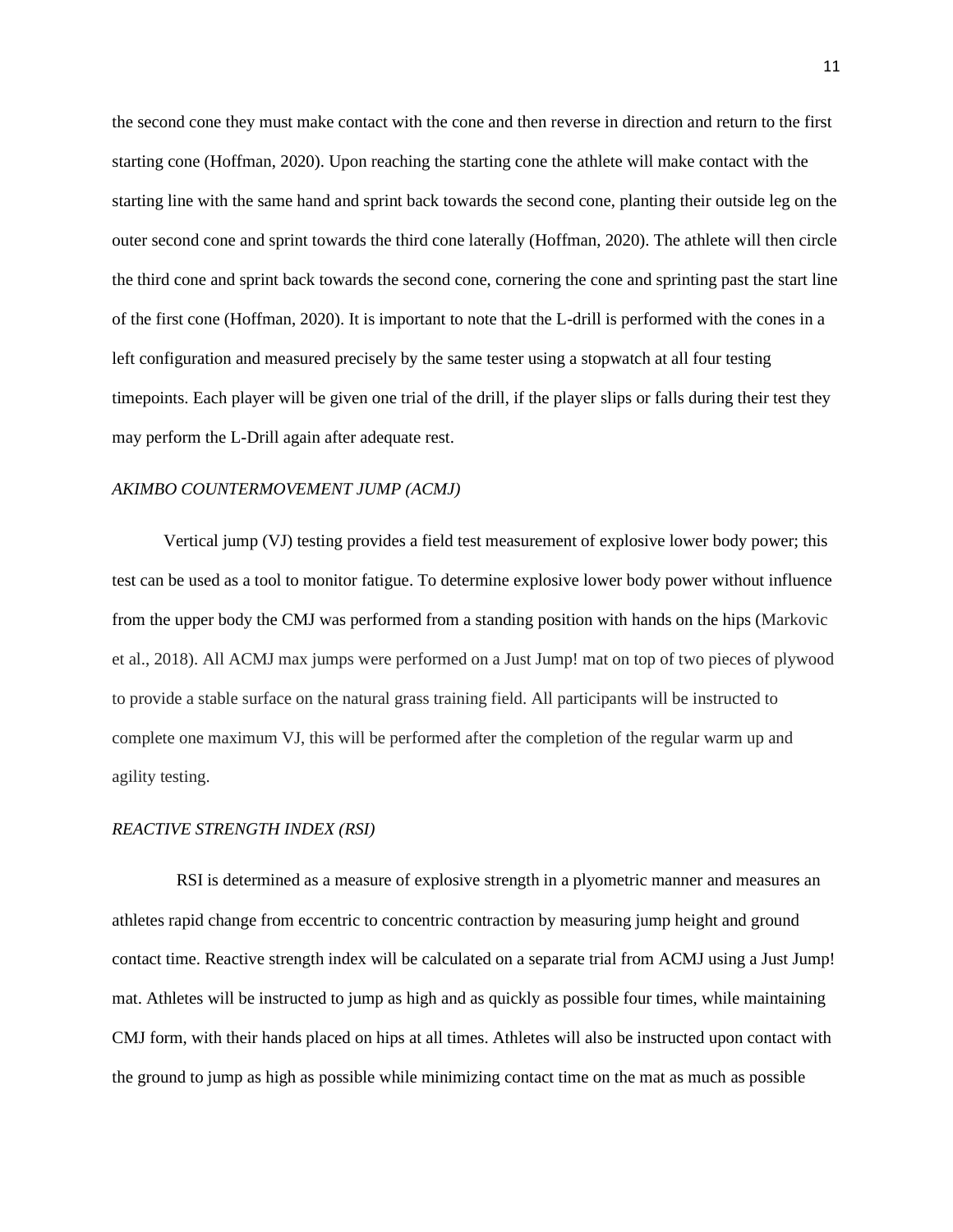(Haff & Triplett, 2015). RSI is determined by the Just Jump! measuring device by dividing jump height by contact time (Barker et al., 2018).

## *STATISTICAL ANALYSES*

A repeated measures designed ANOVA analysis was used to determine seasonal variation that existed at each of the tested timepoints. All analyses for players who were able to complete all four testing batteries were performed (n = 8) using JASP (Version 0.12; JASP Team, 2020) ( $\alpha$  = 0.05) at the four-separate timepoints (P), (S), (M) and (E). Post-hoc analyses on significant main effect findings were analyzed with Bonferroni correction factor. Significance was set at  $p < 0.05$ . Effect size was calculated for all significant post-hoc relationships using Cohen's *d* and evaluated using the following Hopkins scale of magnitude: < 0.1 trivial, 0.1- 0.3 small, 0.3- 0.5 moderate, 0.5 - 0.7 large, 0.7 - 0.9 very large, and > 0.9 distinct (Cohen, 1988).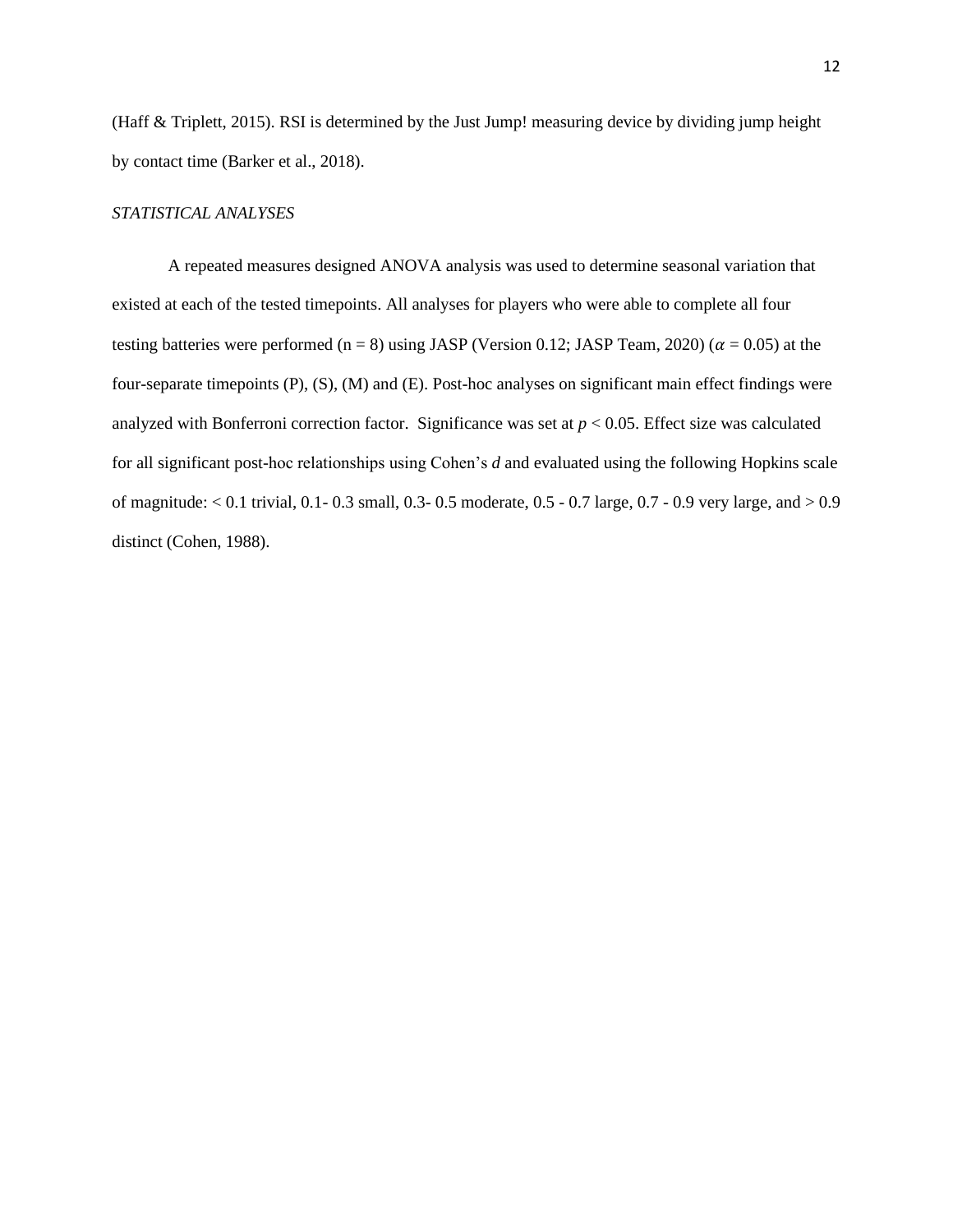#### RESULTS

#### *AKIMBO COUNTERMOVEMENT JUMP (ACMJ)*

A statistically significant interaction between the effects of the competitive season on ACMJ  $n =$ 10,  $F(3, 27) = 12.367$ ,  $p = < 0.001$  was present. The post-hoc analysis identified a significant distinct effect between P (21.04  $\pm$  2.52in) to M (24.21  $\pm$  2.32in, *p* = 0.02, *d* = 1.27) and E (25.17  $\pm$  2.99in, *p* = 0.02,  $d = 1.34$ ). A significant distinct interaction was identified between the S (23.59  $\pm$  2.69in) and E  $(25.17 \pm 2.99)$ in)  $p = 0.012$ ,  $d = 1.367$ . Figure 2 provides the means and standard deviations for all four timepoints.

#### *BODY COMPOSITION*

Following the repeated measure ANOVA there was a statistically significant interaction between the effects of the competitive season on players BF%  $n = 13$ ,  $F(3, 36) = 3.515$ ,  $p = 0.03$ . The post-hoc analysis showed that a significant distinct interaction was found between the S (10.07  $\pm$  3.56%) and E  $(11.14 \pm 3.57\%)$  time point,  $p = 0.02$ ,  $d = 1.02$ . No significant differences existed between other timepoints ( $p > 0.05$ ). Figure 1. provides the means and standard deviations for all the four testing timepoints.

#### *PRO-AGILITY DRILL*

A significant difference was found in the Pro-Agility drill  $n = 8$ ,  $F(3, 21) = 12.182$ ,  $p = 0.01$ . The post-hoc analysis identified a significant distinct effect between P (4.74  $\pm$  0.30sec) to S (4.45  $\pm$ 0.34sec,  $p < 0.01$ ,  $d = 1.88$ ) and P to M (4.35  $\pm$  0.11sec,  $p = 0.02$ ,  $d = 1.64$ ). Post-hoc analysis revealed a significant distinct effect between M and E (4.65  $\pm$  0.25sec, *p* = 0.03, *d* = 1.47). Figure 3 provides the means and standard deviations for all four timepoints.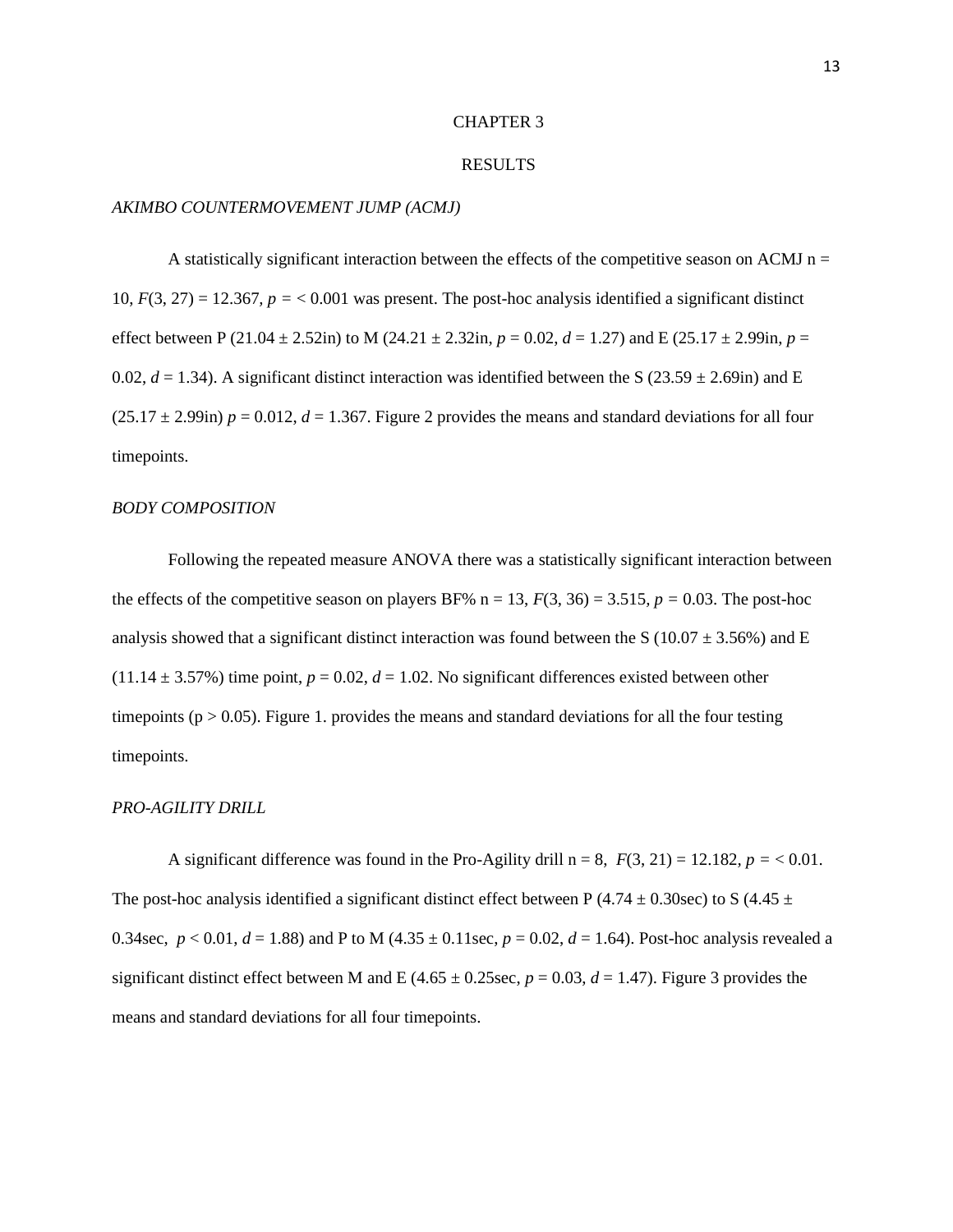*L-DRILL* 

A statistical main effect was found in L-Drill n = 8,  $F(3, 21) = 13.946$ ,  $p = < 0.01$ . The post-hoc analysis determined that a significant distinct effect was observed between P (7.72  $\pm$  0.42sec) to M (7.15  $\pm$  0.17 sec,  $p = 0.01$ ,  $d = 1.85$ ) and P to E (7.20  $\pm$  0.28,  $p < 0.01$ ,  $d = 2.54$ ). Figure 4 provides the means and standard deviations for all four timepoints.

*RSI* 

Following the repeated measure ANOVA no statistical significance was found in RSI  $n = 8$ ,  $F(3)$ ,  $27$ ) = 1.750,  $p = 0.19$ , between any of the four time points. Figure 5. provides the means and standard deviations for all four timepoints.



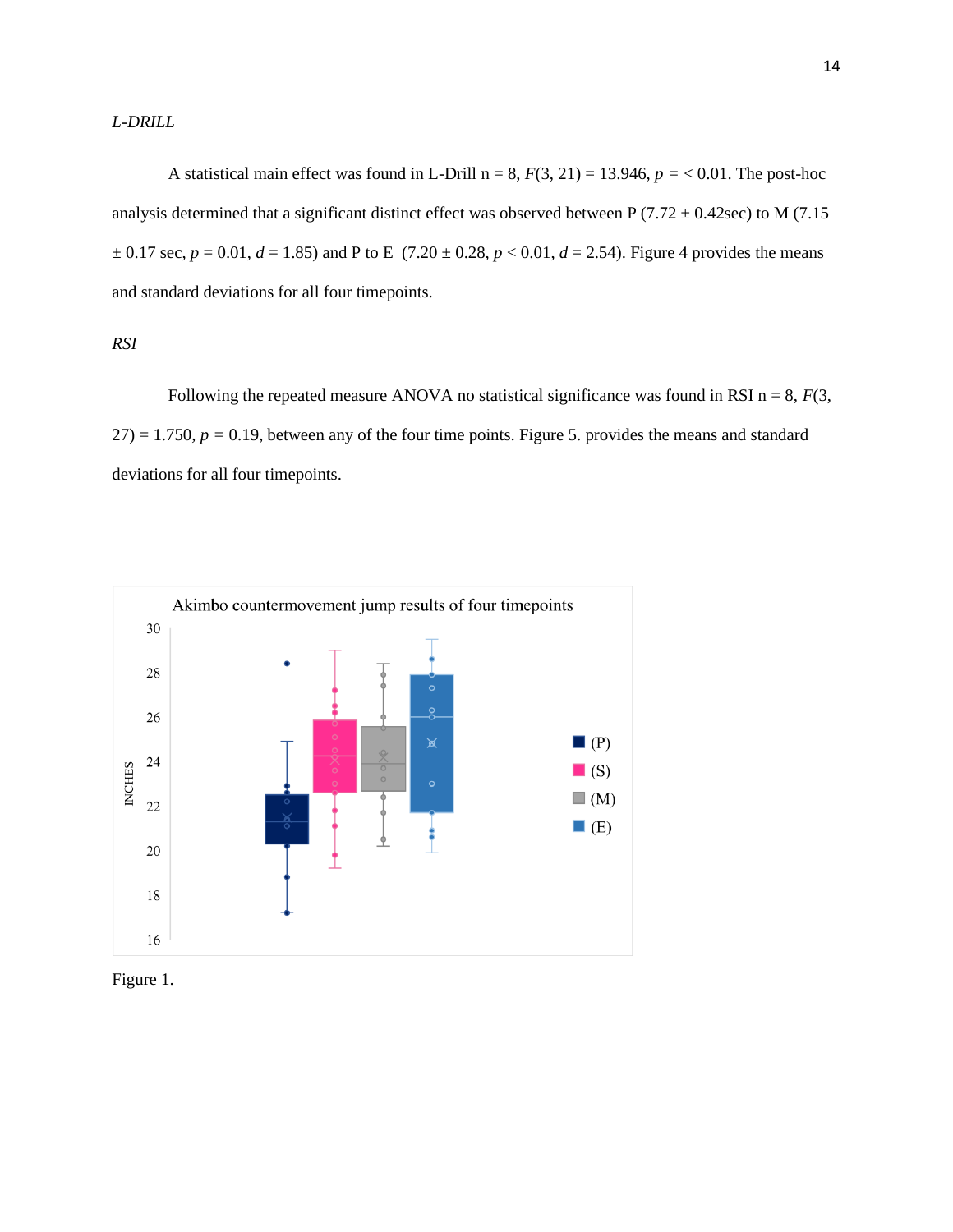





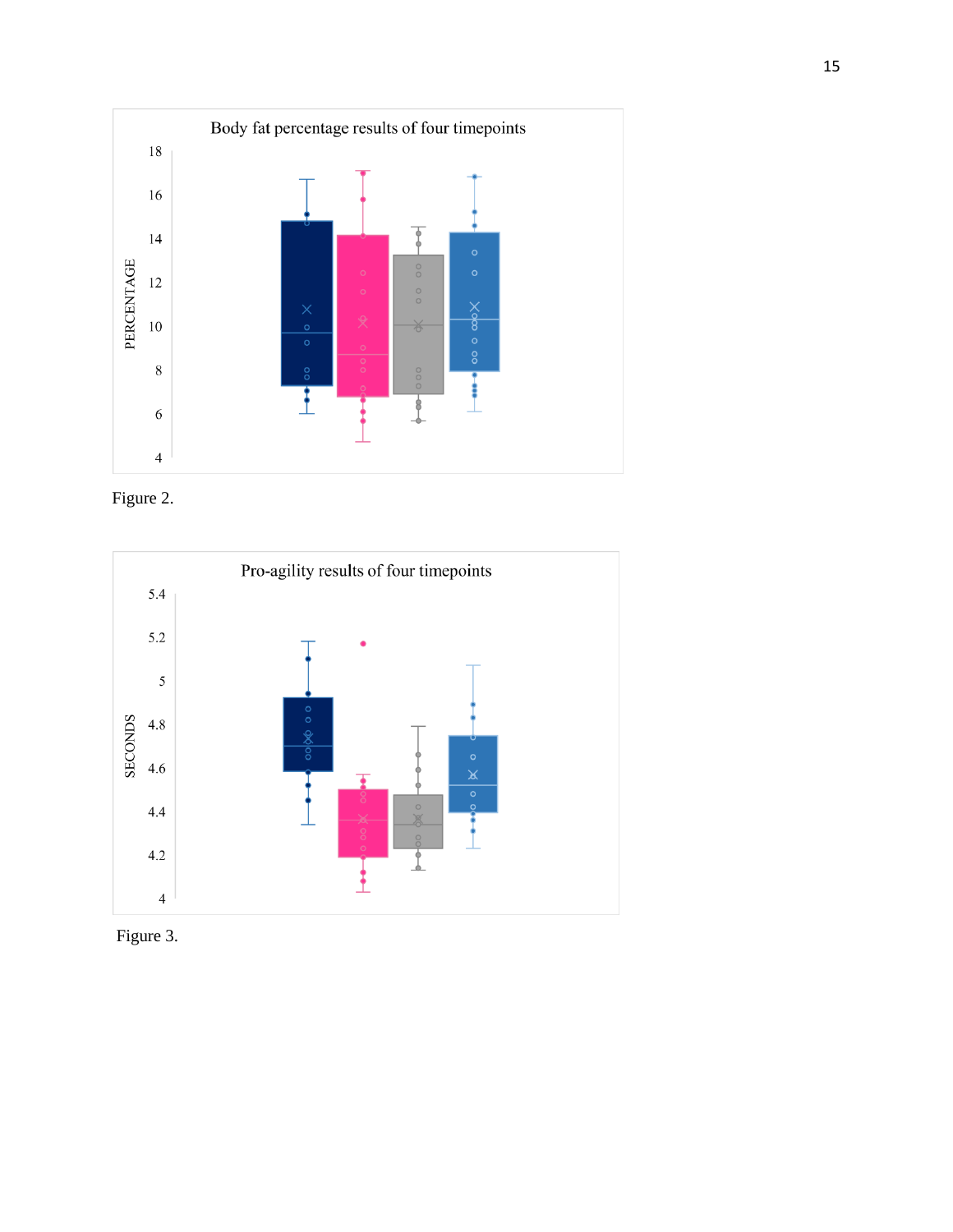





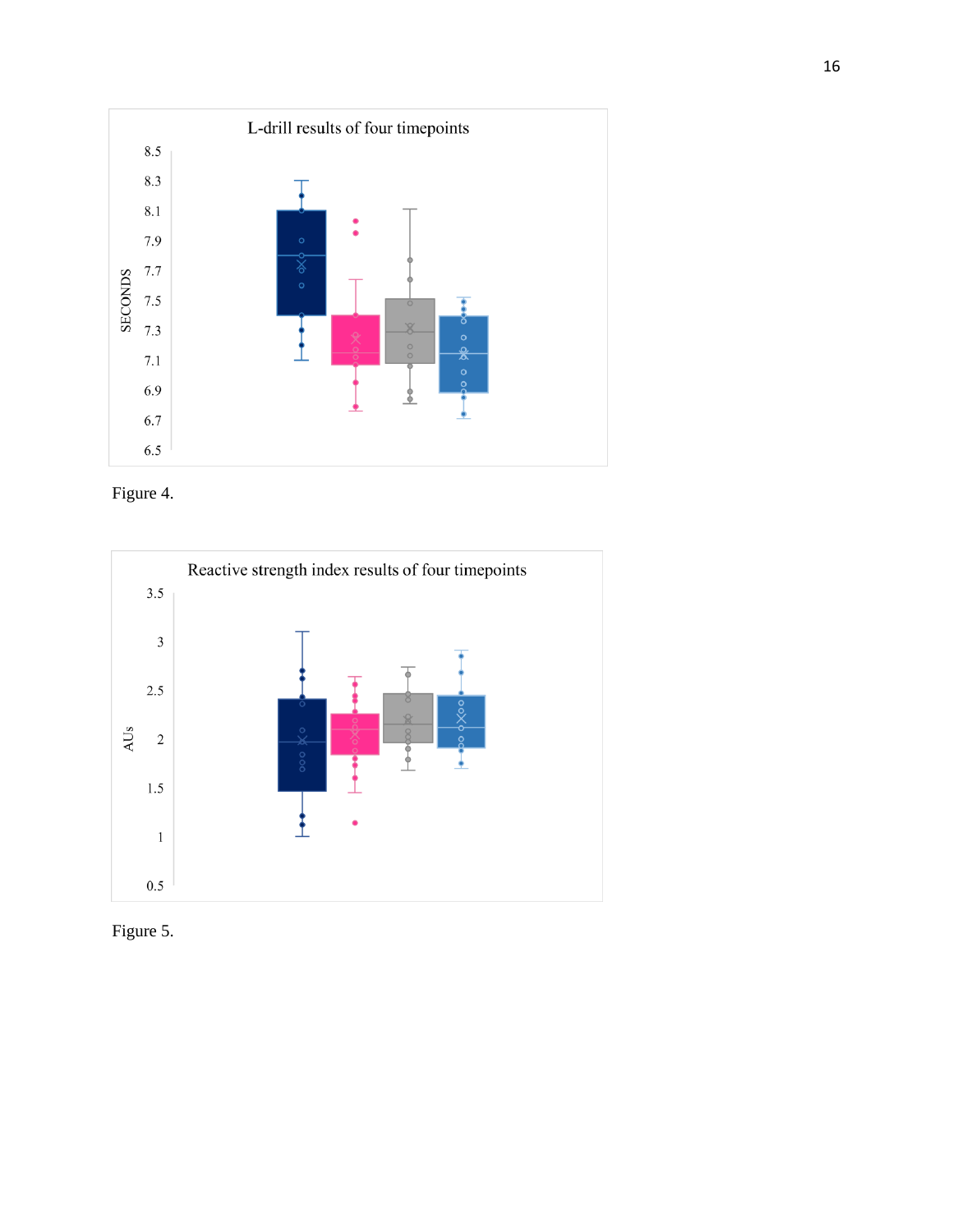#### **DISCUSSION**

To the best of our knowledge, the current study is the first to investigate seasonal variation in performance and body composition at multiple timepoints in a USL League One competitive soccer season. The present study includes testing at four time points across the season. Repeated measures ANOVA revealed significance in 4 of the 5 variables of interest. The results of the study support the general consensus amongst existing literature, that over the duration of a competitive season performance variables improve significantly (Walker et al., 2022).

Significant interaction was found  $F(3, 36) = 3.515$ ,  $p = 0.03$  for body fat percentage (BF%) across the season. The results of the current study reported BF% was lowest at S  $(10.07 \pm 3.56\%)$ , following the completion of the preseason period. This aligns with the findings of Walker et al. (2022) who reported BF% to be the lowest following the completion of preseason training due to the training load during this period of the season. We would expect BF% to remain consistent in the maintenance phase (S to E) with minimal fluctuation and potentially increase at end of the season due to the accumulation of load and onset of fatigue (Walker et al. 2022). BF% increased across the last three time points S (10.07  $\pm$  3.56%), M (10.16  $\pm$  3.14%), and E (11.14  $\pm$  3.57%). Walker et al. (2022) reported similar results with BF% decreasing after preseason training  $(9.3 \pm 1.7\%)$  and then slowly increasing throughout the competitive season (10.1  $\pm$  2.0%). Significant interaction was found in our study between S (10.07  $\pm$  3.56%) and E (11.14  $\pm$  3.57%) time point,  $p = 0.02$ ,  $d = 1.02$ , which aligns with the main findings of existing studies (Caldwell & Peters, 2009, Silverstre et al., 2006, Thomas & Reilly, 1979). While the results from the current study highlight statistical significance it should be noted that this may potentially lack practical significance, as BF% changes were minimal (1%) and could be potentially skewed due to the use of field based measurement. The body composition results in the present study did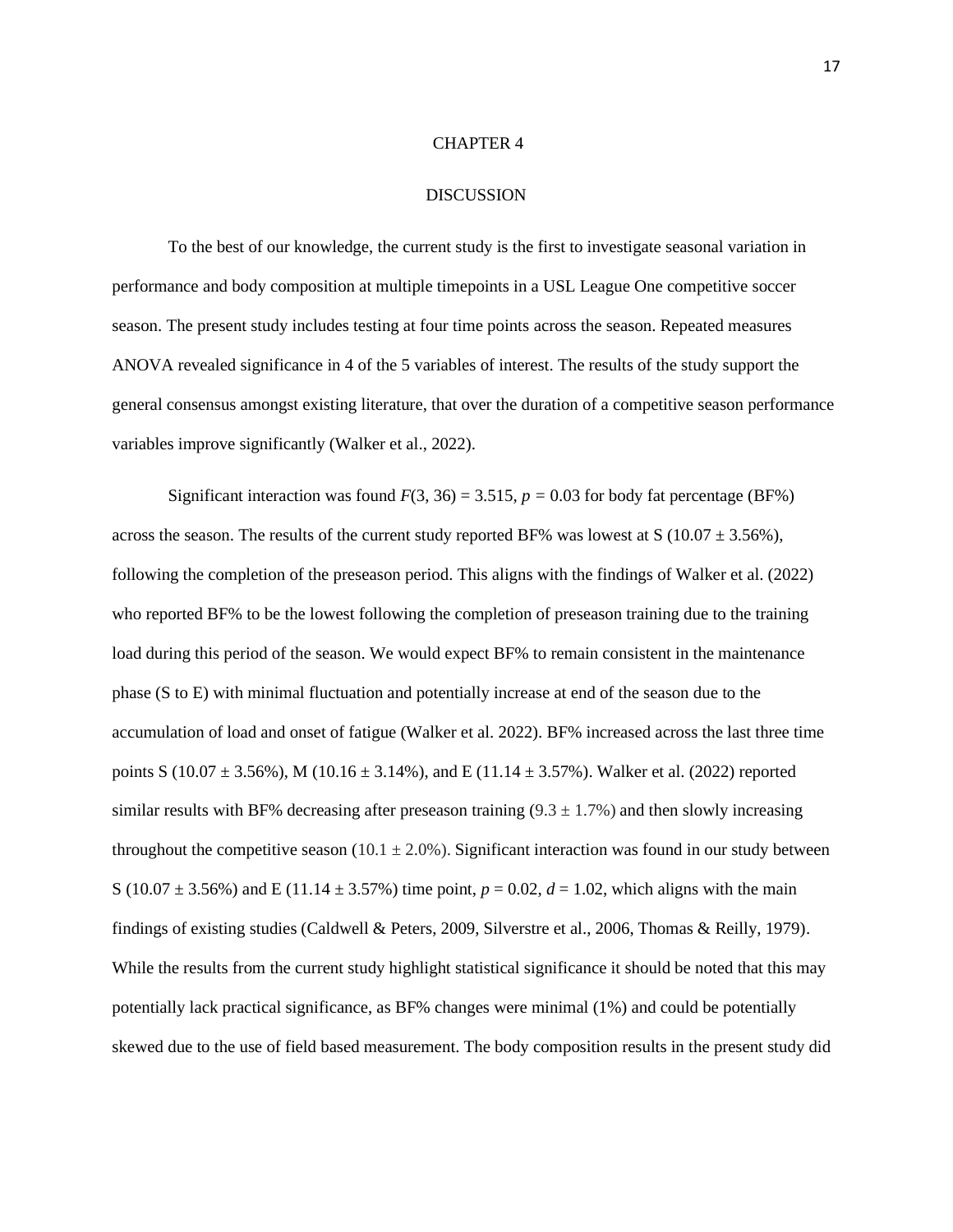demonstrate a potential benefit of monitoring body composition to evaluate the effectiveness of training during specific periods of the season.

Based on the results of previous studies we would expect to see improvements in countermovement jump performance across a competitive season (Bishop et al., 2022, Hoffman et al., 2011, Myelan & Malatesta, 2009). Our results are consistent with the results of Caldwell & Peters (2009) which reported significant improvements of CMJ in semi-professional soccer players throughout the season P (54  $\pm$  3.2 cm), S (56  $\pm$  3.7 cm), M (57  $\pm$  3.4 cm) E (57  $\pm$  3.4 cm). These align with the results in our current study, P (21.04  $\pm$  2.52in), S (23.59  $\pm$  2.69in), M (24.21  $\pm$  2.32in) and E (25.17  $\pm$  2.99in) which observed in ACMJ across the competitive season. This is most likely due to the physical improvements of players as a natural response to the accumulation of training and match load. Improvements in CMJ height have also been noted in Premier League academy players throughout the season (Bishop et al., 2022). Statistical significance was not observed in RSI between testing timepoints; these results are similar to the findings of Bishop et al. (2022) who reported that RSI was not sensitive to change over the soccer season. In the present study, RSI and VJ testing were completed using a JustJump! mat, in contrast to utilizing force plates in a laboratory setting. The use of a field based measurement of VJ and RSI may reduce sensitivity to change. However, given the findings reported in previous studies and the current study, it can be suggested that practitioners should implement routine testing of ACMJ to monitor jump performance throughout the competitive season to assess player readiness and preparedness to compete.

Significant interactions were observed for agility and were expected given agility is a critical fitness component of soccer. The ability to change direction was most likely an area of focus during training across the season. Significance was observed in the L-Drill between P (7.72  $\pm$  0.42sec) to M  $(7.15 \pm 0.17 \text{ sec}, p = 0.01, d = 1.85)$  and P to E  $(7.20 \pm 0.28, p < 0.01, d = 2.54)$ . Similar results were reported following 8 weeks of plyometric training in professional Italian soccer players (Myelan & Malatesta, 2009). Within this study players underwent plyometric drills that included multiple jumps,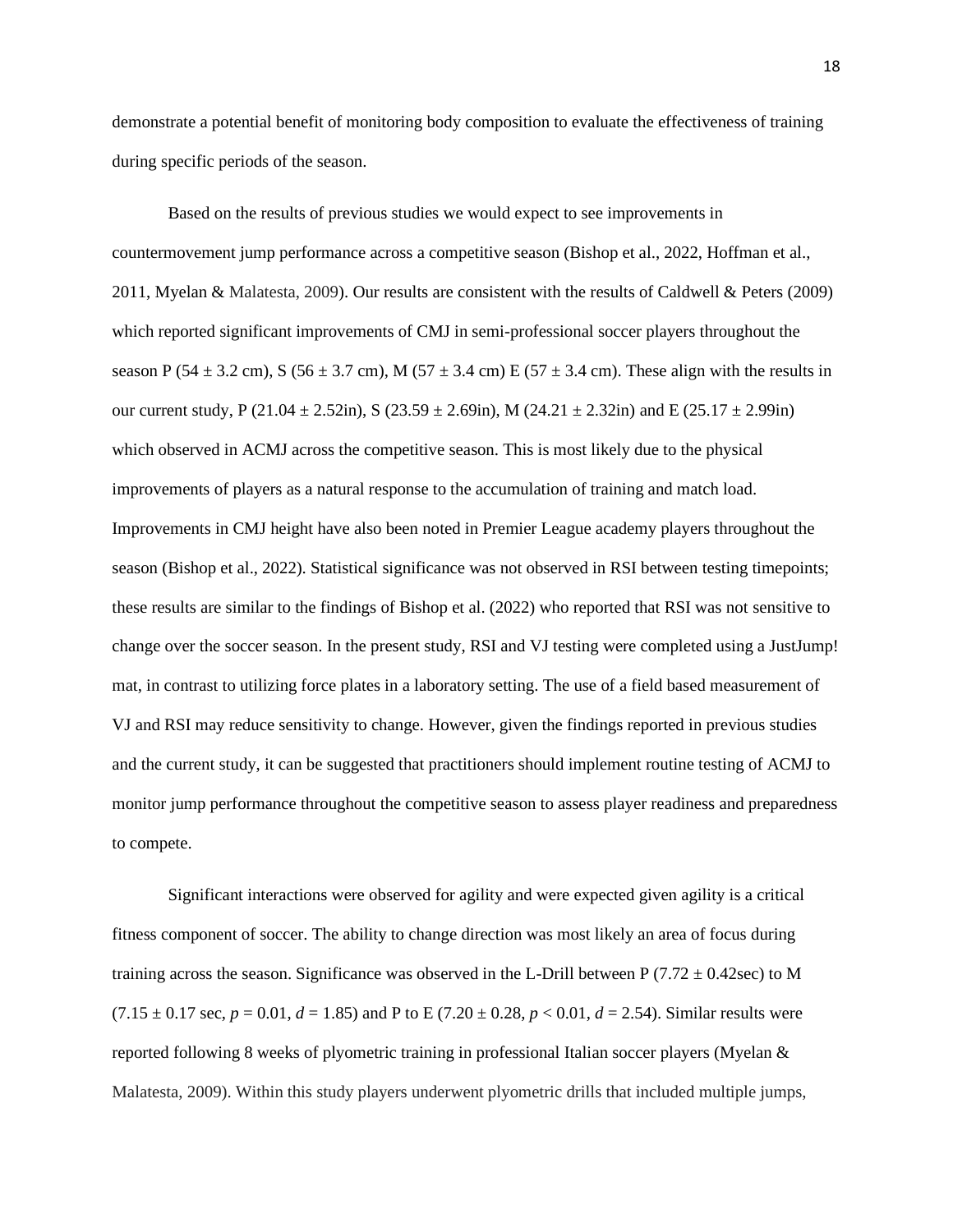horizontal and lateral bounding, and footwork on a natural grass field (Myelan & Malatesta, 2009). While our study did not specifically include plyometric training, this type of training was included in pre- and in- season conditioning programs to mimic the explosive bouts incorporated within the game. Significance was also observed in the Pro-Agility drill between P  $(4.74 \pm 0.30 \text{ sec})$  to S  $(4.45 \pm 0.34 \text{ sec}, p$  $(0.01, d = 1.88)$  and P to M (4.35  $\pm$  0.11sec,  $p = 0.02, d = 1.64$ ). Similar results were observed in Dragijsky et al, (2017) in which reported significant improvements in the agility 505 test from the start of preseason to the end of competitive period 3.6% (Dragijsky et al,. 2017).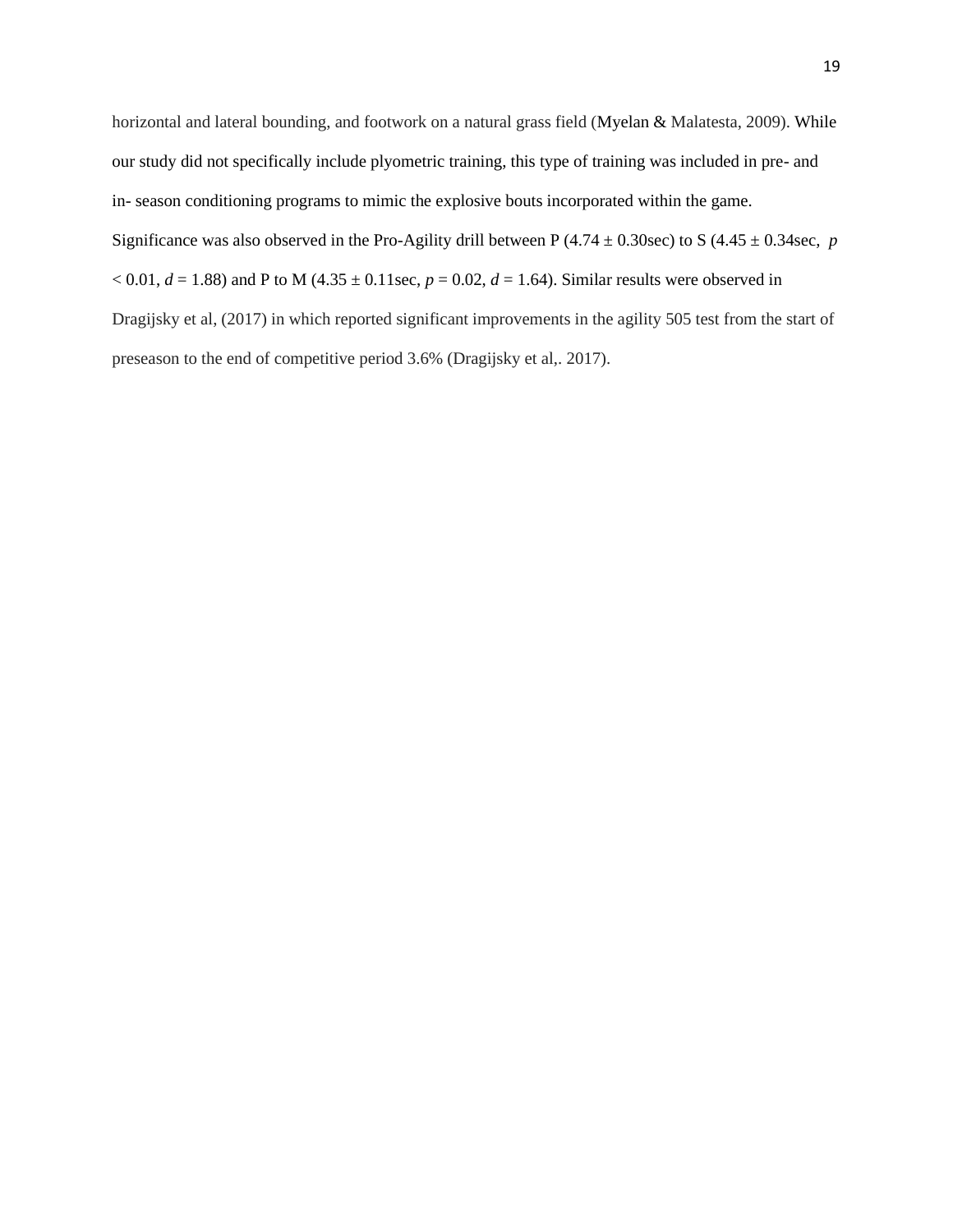#### **CONCLUSION**

To summarize, the results of this study examined the impact of USL One competitive season on anthropometric and performance variables throughout various timepoints. Four of the five variables of interest in the testing battery reported statistically significant effects of the season (ACMJ, L-Drill, Pro-Agility Drill and BF%). Future research is still warranted to include and compare more than one USL One team, and test players over more than one year to examine the effects of a competitive season on professional soccer players. We can conclude that continual monitoring of performance throughout a competitive season can provide insightful information into player readiness. This information can help strength and conditioning coaches, soccer coaches in better understanding how the season can directly affect players.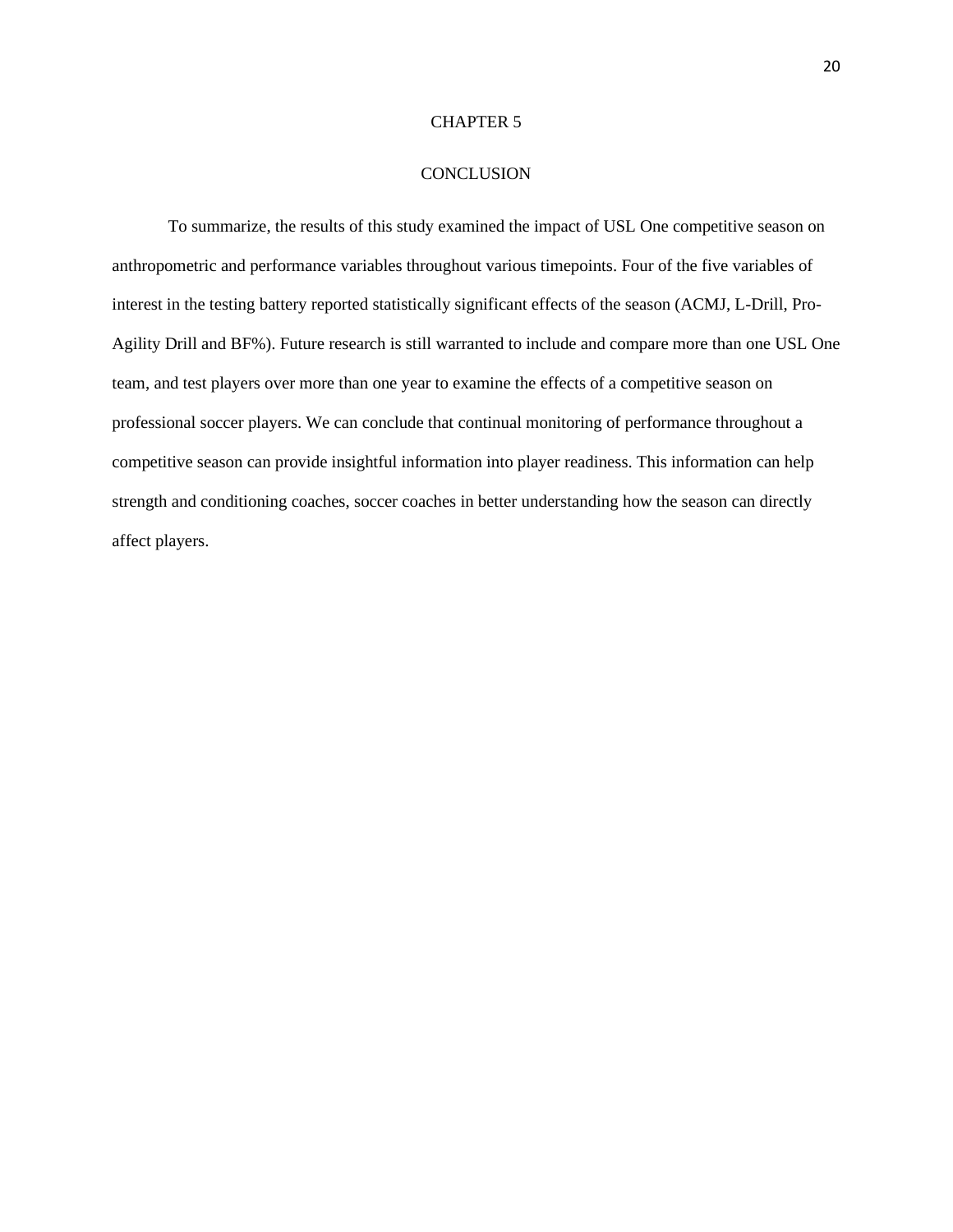# PRACTICAL APPLICATIONS

The data from this study provides insightful information to the limited current knowledge on seasonal variation in American professional soccer players, in particular USL League One. Despite the study providing a valuable snapshot into the seasonal variation of performance, future studies may want to include a more rigorous testing battery consisting of more performance variables that were not used in the current study. The results from the current study provide coaching staff with insight into the physical characteristics of each player at given time points, which can also be compared to the team average. This provides valuable information that can be utilized to monitor player performance to determine if reduction or improvement has been made and whether intervention is necessary.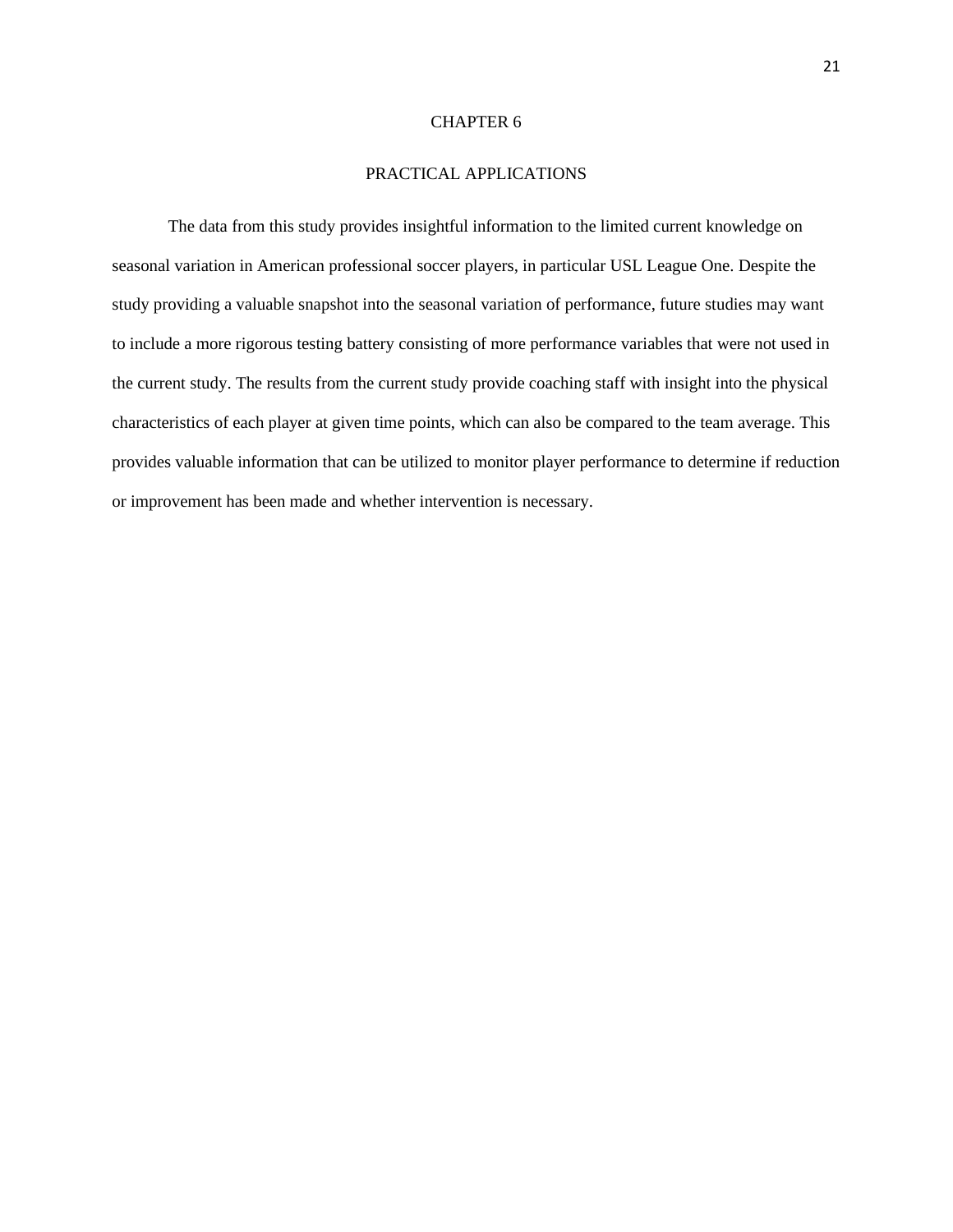#### LIMITATIONS

Within the current study, only one USL League One team data set from a 10-month competitive season was utilized in the current analysis. Given the increasing number of teams being introduced into the USL League and the lack of existing literature within, future studies may warrant the inclusion of more than one team to allow for comparison of players/teams allowing for a larger sample size which can account for the incidence of injury and player transfers. The present study utilized field based measures to determine anthropometric and performance changes, in future studies it may be of interest to include laboratory measurements such as force plate analysis or more in depth body composition analysis such as, Dual-Energy X-ray Absorptiometry (DXA) or Air Displacement Plethysmography (Bod Pod).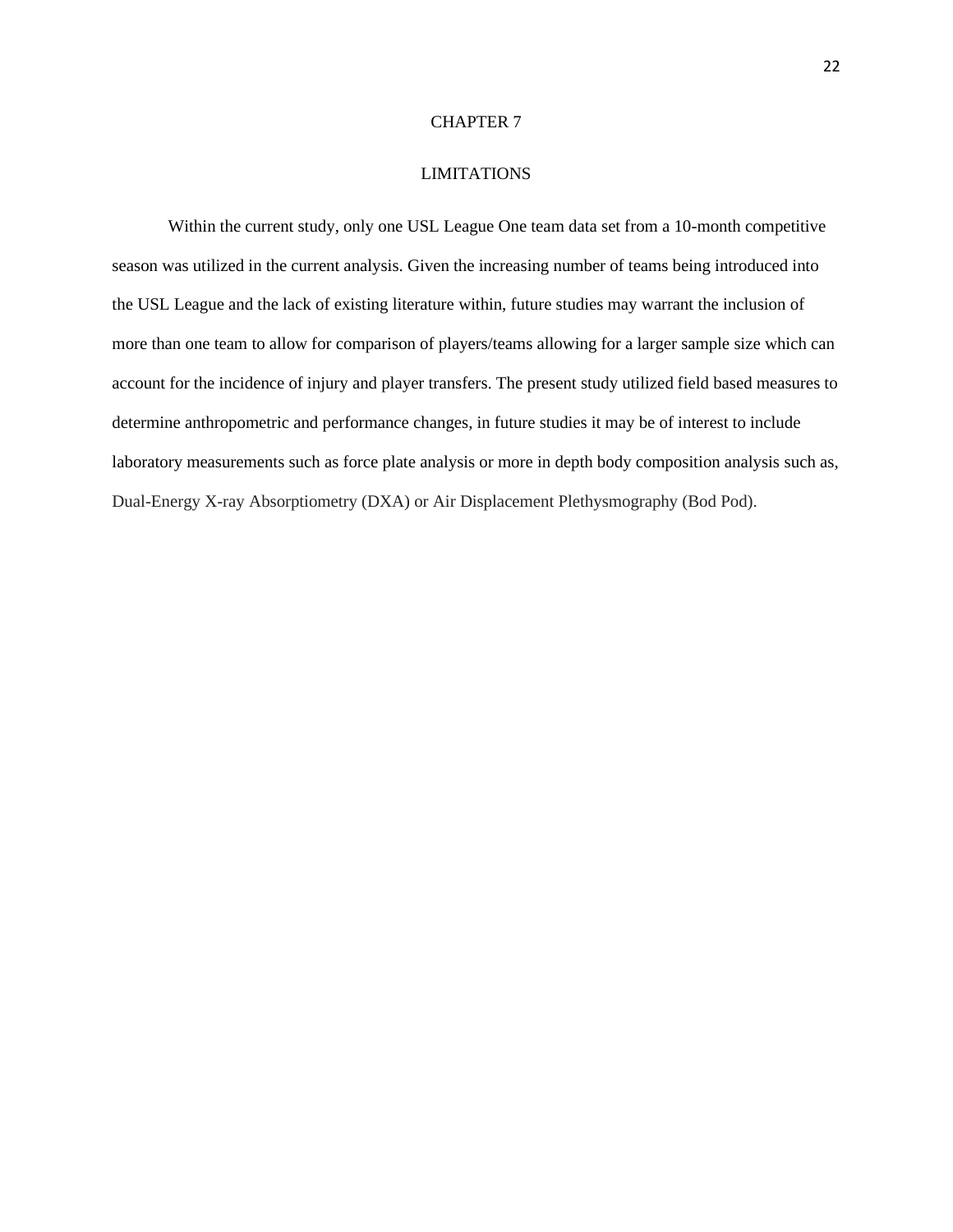#### REFERENCES

- Bishop F, C., Abbott, W., Brashill, C., Loturco, I., Beato, M., & Turner, A. N. (2022). Seasonal variation of physical performance, bilateral deficit and inter-limb asymmetry in elite academy soccer players: which metrics are sensitive to change?. *Journal of Strength and Conditioning Research*.
- Caldwell, B. P., & Peters, D. M. (2009). Seasonal variation in physiological fitness of a semiprofessional soccer team. *The Journal of Strength & Conditioning Research*, *23*(5), 1370-1377.
- Carling, C., & Orhant, E. (2010). Variation in body composition in professional soccer players: interseasonal and intraseasonal changes and the effects of exposure time and player position. *The Journal of Strength & Conditioning Research*, *24*(5), 1332-1339.
- Carling, C., Reilly, T., & Williams, A. M. (2008). *Performance assessment for field sports*. Routledge.
- Clark, N. A., Edwards, A. M., Morton, R. H., & Butterly, R. J. (2008). Season-to-season variations of physiological fitness within a squad of professional male soccer players. *Journal of sports science & medicine*, *7*(1), 157.
- Cohen, J. (1988). Statistical power analysis for the behavioral sciences (2nd ed.) New Jersey: Lawrence Erlbaum
- Dragijsky, M., Maly, T., Zahalka, F., Kunzmann, E., & Hank, M. (2017). Seasonal variation of agility, speed and endurance performance in young elite soccer players. *Sports*, *5*(1), 12.
- Barker, L. A., Harry, J. R., & Mercer, J. A. (2018). Relationships between countermovement jump ground reaction forces and jump height, reactive strength index, and jump time. *The Journal of Strength & Conditioning Research*, *32*(1), 248-254.
- Haff, G. G., & Triplett, N. T. (2015). Essentials of Strength Training and Conditioning (Fourthed.). Human Kinetics.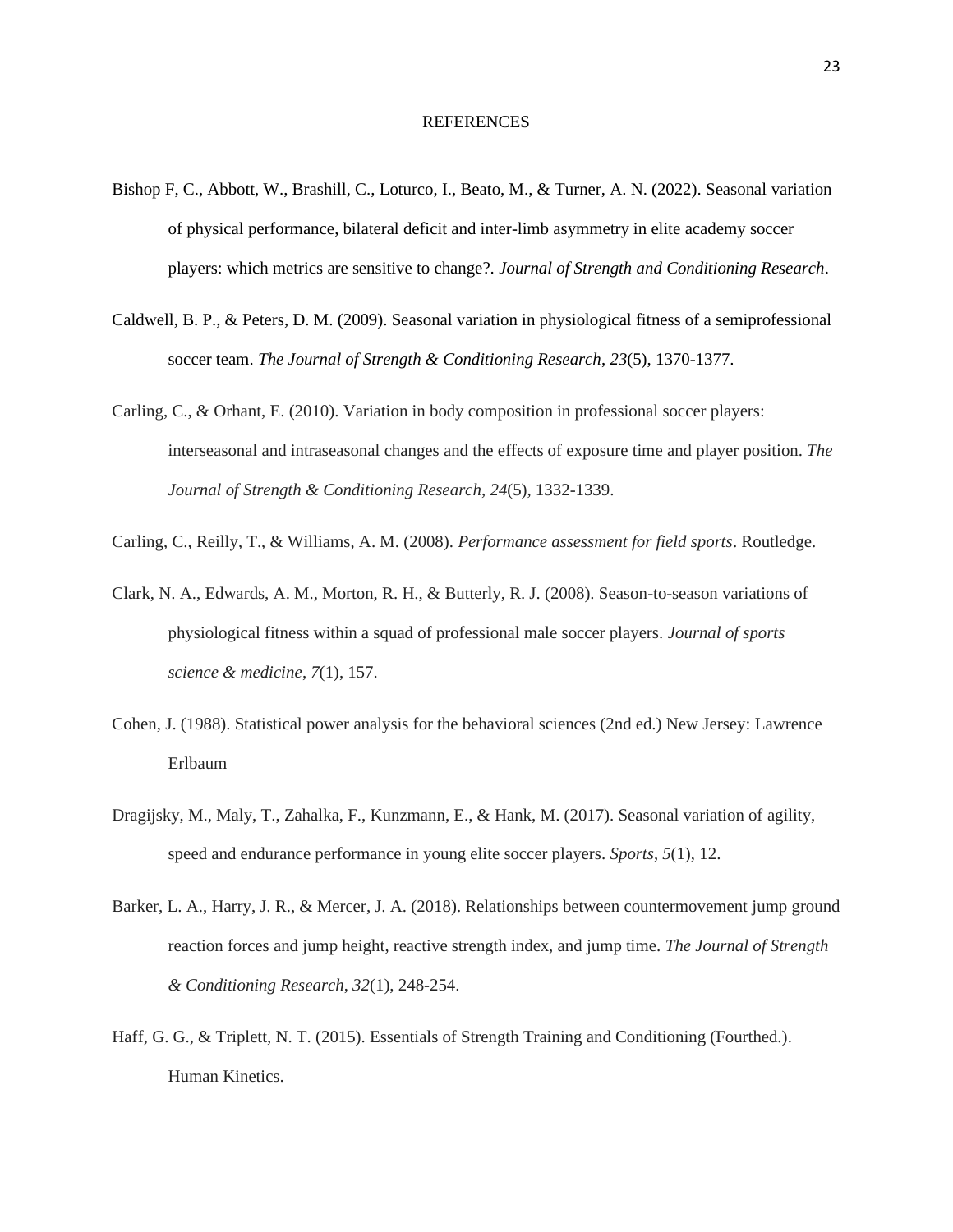- Hoffman, J. R. (2020). Evaluation of a Reactive Agility Assessment Device in Youth Football Players. *The Journal of Strength & Conditioning Research*, *34*(12), 3311-3315.
- Hoffman, J. R., Ratamess, N. A., & Kang, J. (2011). Performance changes during a college playing career in NCAA division III football athletes. *The Journal of Strength & Conditioning Research*, *25*(9), 2351-2357.
- Jackson, A. S., & Pollock, M. L. (1978). Generalized equations for predicting body density of men. *British journal of nutrition*, *40*(3), 497-504.
- Kraemer, W. J., French, D. N., Paxton, N. J., Hakkinen, K., Volek, J. S., Sebastianelli, W. J., & Knuttgen, H. G. (2004). Changes in exercise performance and hormonal concentrations over a big ten soccer season in starters and nonstarters. *Journal of strength and conditioning research*, *18*(1), 121-128.
- Magal, M., Smith, R. T., Dyer, J. J., & Hoffman, J. R. (2009). Seasonal variation in physical performance–related variables in male NCAA division III soccer players. *The Journal of Strength & Conditioning Research*, *23*(9), 2555-2559.
- Metaxas, T., Sendelides, T., Koutlianos, N., & Mandroukas, K. (2006). Seasonal variation of aerobic performance in soccer players according to positional role. *Journal of Sports Medicine and Physical Fitness*, *46*(4), 520.
- Meckel, Y., Doron, O., Eliakim, E., & Eliakim, A. (2018). Seasonal variations in physical fitness and performance indices of elite soccer players. *Sports*, *6*(1), 14.
- Meylan, C., & Malatesta, D. (2009). Effects of in-season plyometric training within soccer practice on explosive actions of young players. *The Journal of Strength & Conditioning Research*, *23*(9), 2605-2613.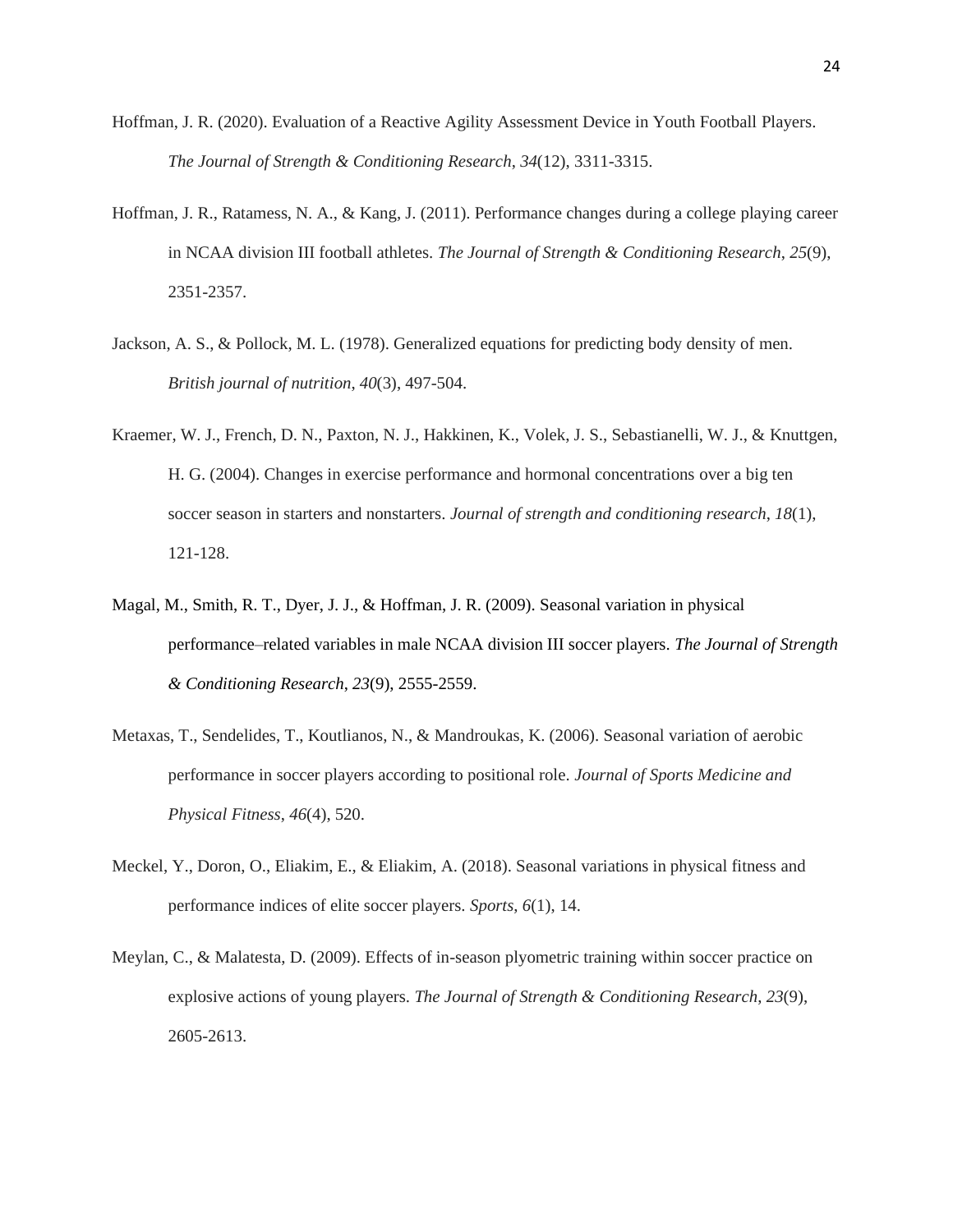- Ostojic, S. M. (2003). Seasonal alterations in body composition and sprint performance of elite soccer players. *Journal of Exercise Physiology*, *6*(3), 11-14.
- Papadopoulos, P., Lund, R. J., Ficklin, T. K., & Reed, J. P. (2021). The Role of the Rhythm Step on Pro-Agility Test Performance in Division I Football Players. *Research Quarterly for Exercise and Sport*, *92*(3), 529-536.
- Silvestre, R., West, C., Maresh, C. M., & Kraemer, W. J. (2006). Body Composition And Physical Performance In Men's Soccer: A Study Of A National Collegiate Athletic Association Division I Team. *The Journal of Strength & Conditioning Research*, *20*(1), 177-183.
- Siri WR. *Techniques for measuring body composition.* Washington D.C: Natural Academy Science; 1961. Body composition from fluid spaces and density; analysis of methods.
- Stanforth, P. R., Crim, B. N., Stanforth, D., & Stults-Kolehmainen, M. A. (2014). Body composition changes among female NCAA division 1 athletes across the competitive season and over a multiyear time frame. *The Journal of Strength & Conditioning Research*, *28*(2), 300-307.
- Thomas, V., & Reilly, T. (1979). Fitness assessment of English league soccer players through the competitive season. *British Journal of Sports Medicine*, *13*(3), 103-109.
- Twomey, J., & Monks, J. (2011). Monopsony and salary suppression: The case of Major League Soccer in the United States. *The American Economist*, *56*(1), 20-28.
- Turner, A., Walker, S., Stembridge, M., Coneyworth, P., Reed, G., Birdsey, L., ... & Moody, J. (2011). A testing battery for the assessment of fitness in soccer players. *Strength & Conditioning Journal*, *33*(5), 29-39.
- Walker, A., Arent, M., McFadden, B., & Arent, S. (2019). Physical Performance Testing in Soccer. *Elite Soccer Players: Maximizing Performance and Safety*, *137*, 9780429465536-8.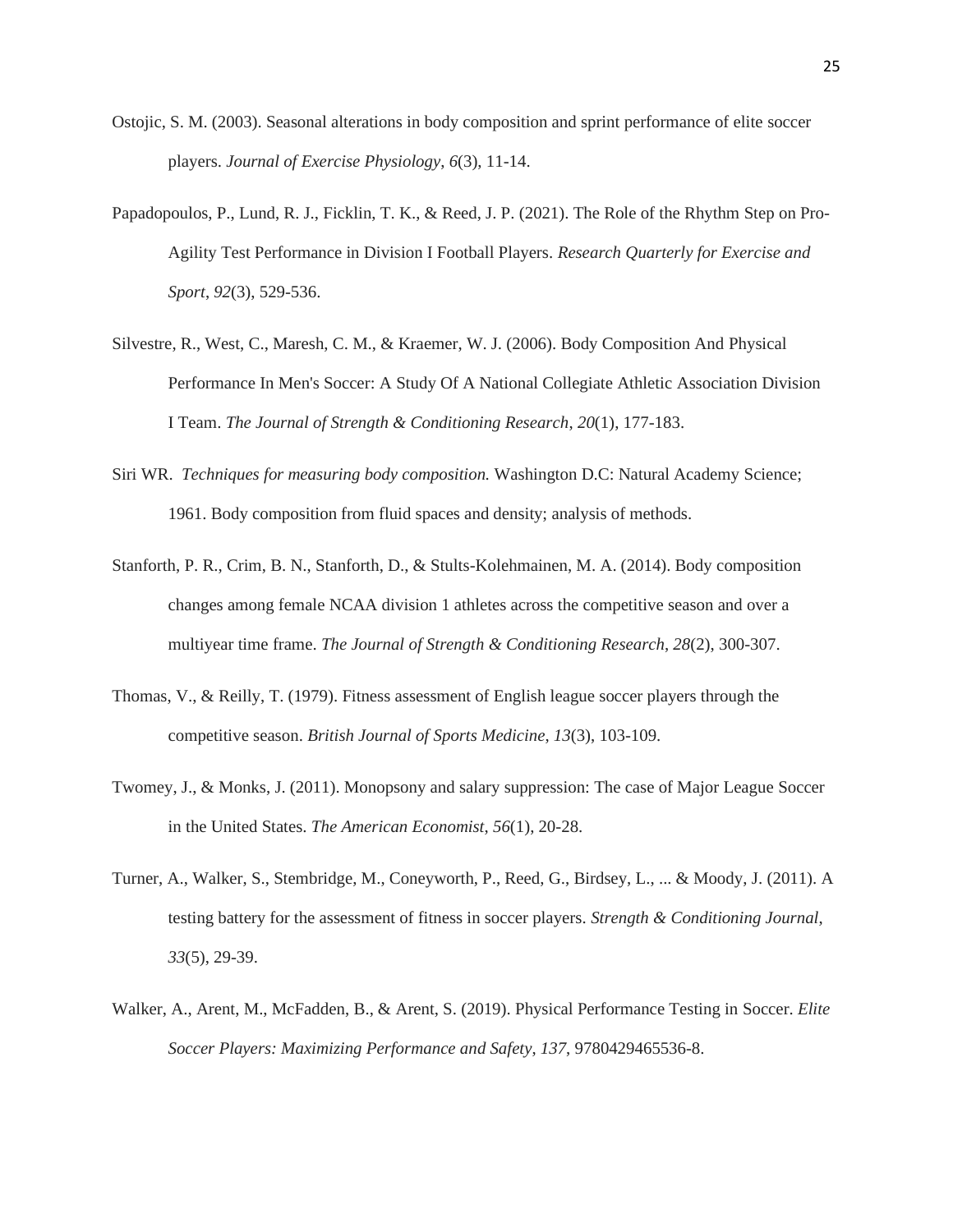Walker, E. J., Aughey, R. J., McLaughlin, P., & McAinch, A. J. (2022). Seasonal Change in Body Composition and Physique of Team Sport Athletes. *The Journal of Strength & Conditioning Research*, *36*(2), 565-572.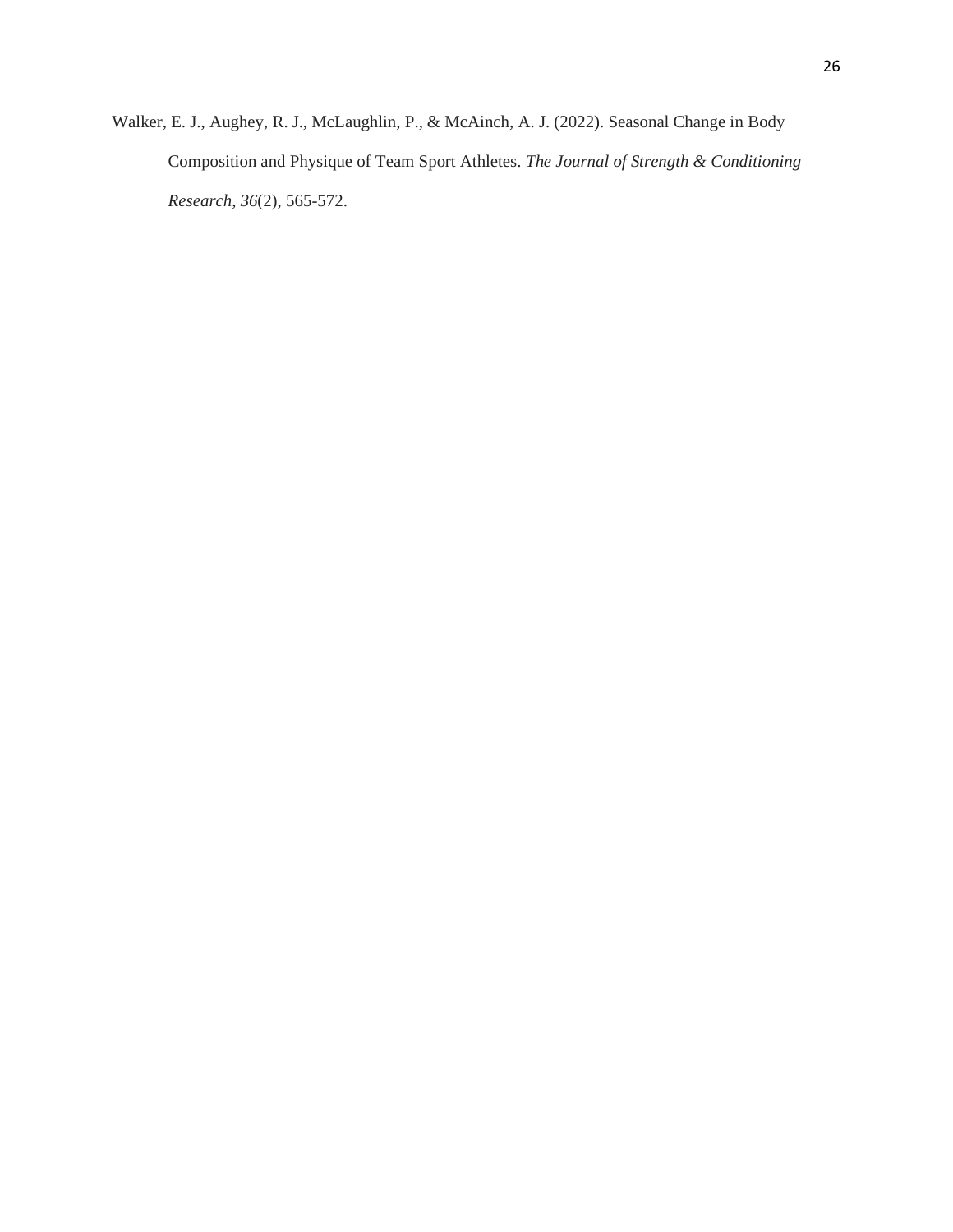#### APPENDIX A

#### LITERATURE REVIEW

Soccer is a sport in which athletes must optimize numerous components of physical fitness, this is primarily due to the high physiological demand throughout the game which is high-intense and both aerobic and anaerobic in nature (Ostojic, 2003, Bishop et al., 2022). Quantifying body composition is an essential component of monitoring athlete performance and is an important health variable (Ackland et al., 2012). Both aerobic and anaerobic fitness have been extensively studied to provide the foundation of fitness in soccer and ultimately directly linked to body composition (Ostojic, 2003). Body composition is an important component of fitness within the sport of soccer, as excess adipose tissue can have a detrimental effect on physical performance as the physical demands placed on the body increase due to increased body mass is continually lifted against gravity (Ostojic, 2003). Ostojic et al. 2003 examined body composition variation in elite male soccer players and reported significant body composition changes at the start and end of the competitive season. The authors reported lower body fat percentage (BF%) was associated with greater performance and a result of training intensity (Ostojic, 2003). As the season progresses it can become more difficult for athletes to maintain ideal body composition and performance due to the accumulation of load, meaning BF% may increase or decrease. In the current study BF% was lowest at the end of the season  $(9.6 \pm 2.5)$  compared to TP1(11.5  $\pm$  2.1) (Ostojic, 2003). Consequently, this emphasizes the need to monitor seasonal variation of body compositions throughout the season and to prioritize the inclusion of a mid-season data collection point to gain a better representation of seasonal body composition changes.

The study was structured as a repeated-measures longitudinal study over a 12-month period to determine seasonal changes at three timepoints across the season, specifically focusing on where the changes occurred and how they can be compared in the four sports of interest. The overall main findings the authors found in this study were that the substantial changes in body composition were noted from the beginning of preseason to the start of the competitive season, they also found that the significant changes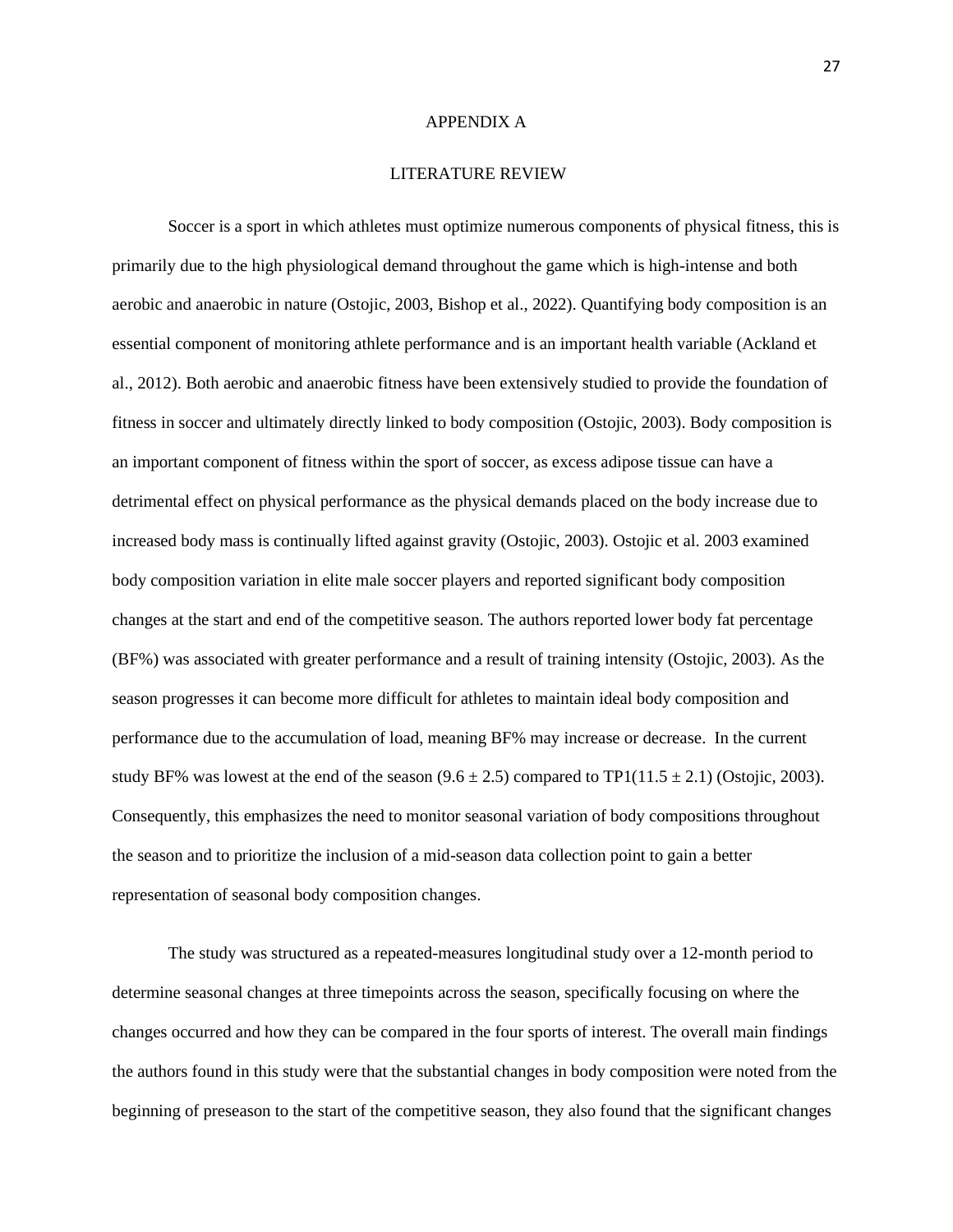returned towards baseline at the end of competitive season (Walker et al., 2022). Walker et al. conducted a study which examined the seasonal change in body composition of team sport athletes (e.g. Australian football, rugby union, rugby league and soccer). The authors reported body composition peaked following pre-season conditioning, in response to the training type and volume prescribed during this time point (Walker et al., 2022). The authors also reported that based on existing literature as the competitive season progresses it is common to see athletes lean mass decline and fat mass increase, which highlights the significance of monitoring body composition changes (Walker et al., 2022).

Body composition is a key component of an athlete's profile, Walker et al. highlights how significant correlations have been found between body composition and performance variables, for example higher body fat percentage has been linked to lower VJ performance (Walker et al., 2019). Body composition testing can elude physiological response or adaptation to training load, repeated testing of body composition can therefore be utilized by coaches as a fitness marker that can be easily assessed over time. Skinfold assessment is one of the most common field-based methods of body composition, which is determined through assessing the thickness of subcutaneous adipose tissue using calipers to estimate the individual's body density (Walker et at., 2019). When using skinfold measurements to determine body composition, it is recommended to use the same experienced tester when performing the measurements to ensure consistency and reliability of results. The gold-standard laboratory methods of measuring body composition are dual x-ray absorptiometry (DEXA), air-displacement plethysmography (BOD POD) and hydrostatic underwater weighing; these methods are however not as feasible and time efficient as skinfold measurement.

Silverstre et al. (2006) observed the distinct lack of understanding between the relationship of body composition and physical performance in soccer, they examined the relationship between tests of speed, power, and cardiorespiratory fitness (Silvestre et al., 2006). This study categorized players positionally;  $GK = \text{goalkeepers}, BS = \text{backfields}, MI = \text{midfields}$  and  $FW = \text{forward}$ . Interestingly the main findings of this study were that MI were the smallest and lightest, were the slowest in the sprint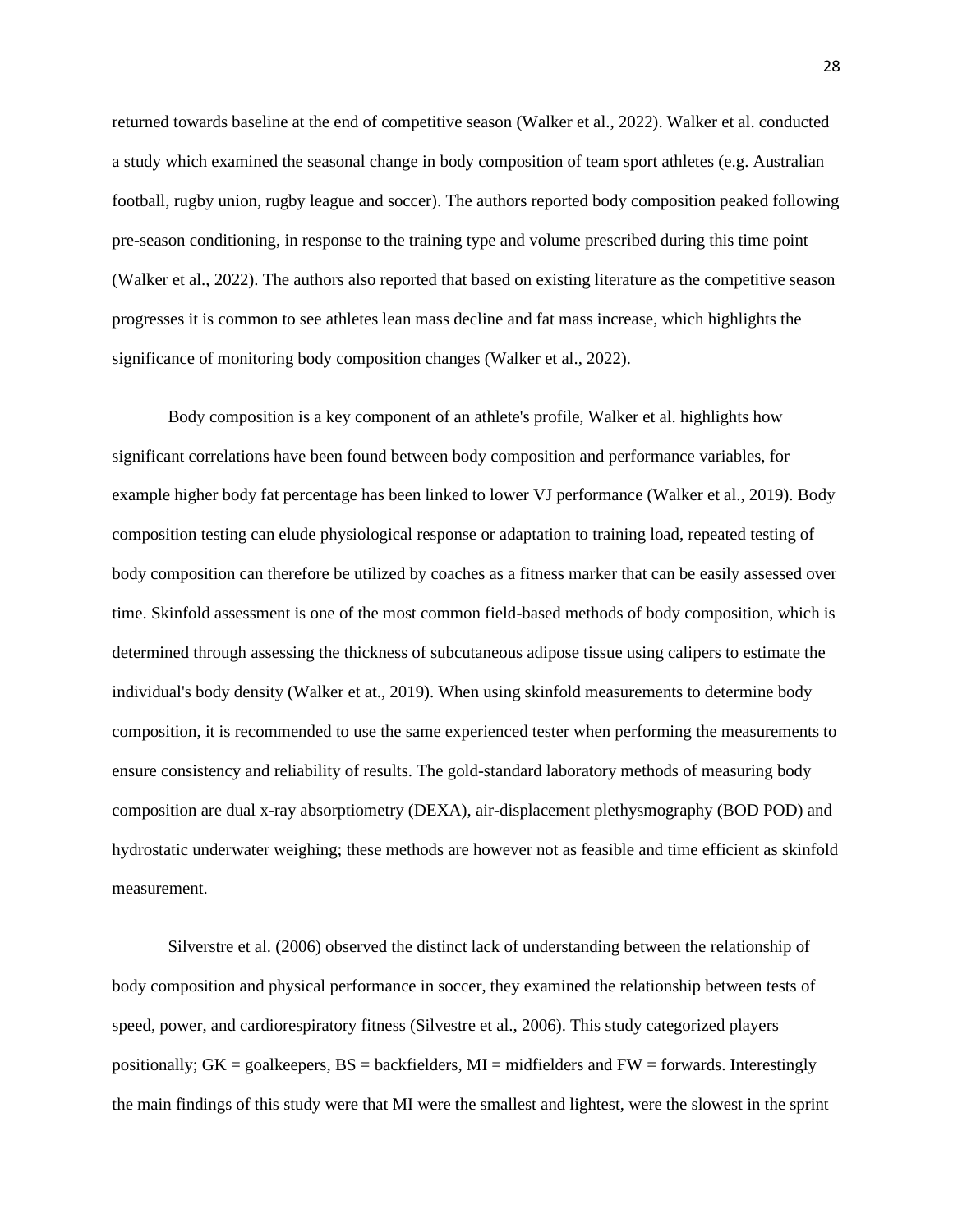test and had the shortest jump height in vertical jump testing but did however have the best group values for cardiorespiratory capacity and power production (Silvestre et al., 2006). Significant positive correlations between t total fat speed tests  $(r = 0.60)$  and negatively correlated with cardiorespiratory capacity (*r* = - 0.67) (Silvestre et al., 2006). Overall, as expected total mass, fat mass and percent fat were correlated positively with decreases in performance, in particular speed performance (Silvestre et al., 2006). However, the pivotal observation of the study was the consistency of body type and performance for all player positions, highlighting the success of training programs equally benefiting all players regardless of position (Silvestre et al., 2006).

Many studies have been conducted observing seasonal variations in the English Premier league; male soccer players explored seasonal variation through a 26-test battery at three different time points (Thomas & Reilly, 1979). This study provides insight into the importance in repeatedly tracking fitness measures in soccer players, with the objective of understanding when or if player performance deteriorates, improves, or is maintained throughout a competitive season. The main findings of this study were that significant changes from the start to mid-season were improvements in muscular power, increased heart rate and decreased ankle mobility (Thomas & Reilly, 1979). These findings suggest the importance of monitoring performance in soccer as seasonal changes can be noted as early as the midseason timepoint, providing insightful information on players to coaches. It was also found that first team players had considerably less body fat and ankle at the end point of competitive season, this suggests that players who had the greatest amount of playing time consequently reported greater changes in body composition as the competitive season progressed (Thomas & Reilly, 1979). Interestingly average weight (kg) of players maintained from the first time point T1 (73.3  $\pm$  7.9) to T2 (73.3 8.3) but on average an increase in body weight was observed at the final time point T3 (74.7  $\pm$  8.7). While the average weight changes are minimal it provides an indication that towards the end of season body composition of players can alter, this could be in response to performance deterioration at the end of a long season (Thomas & Reilly, 1979).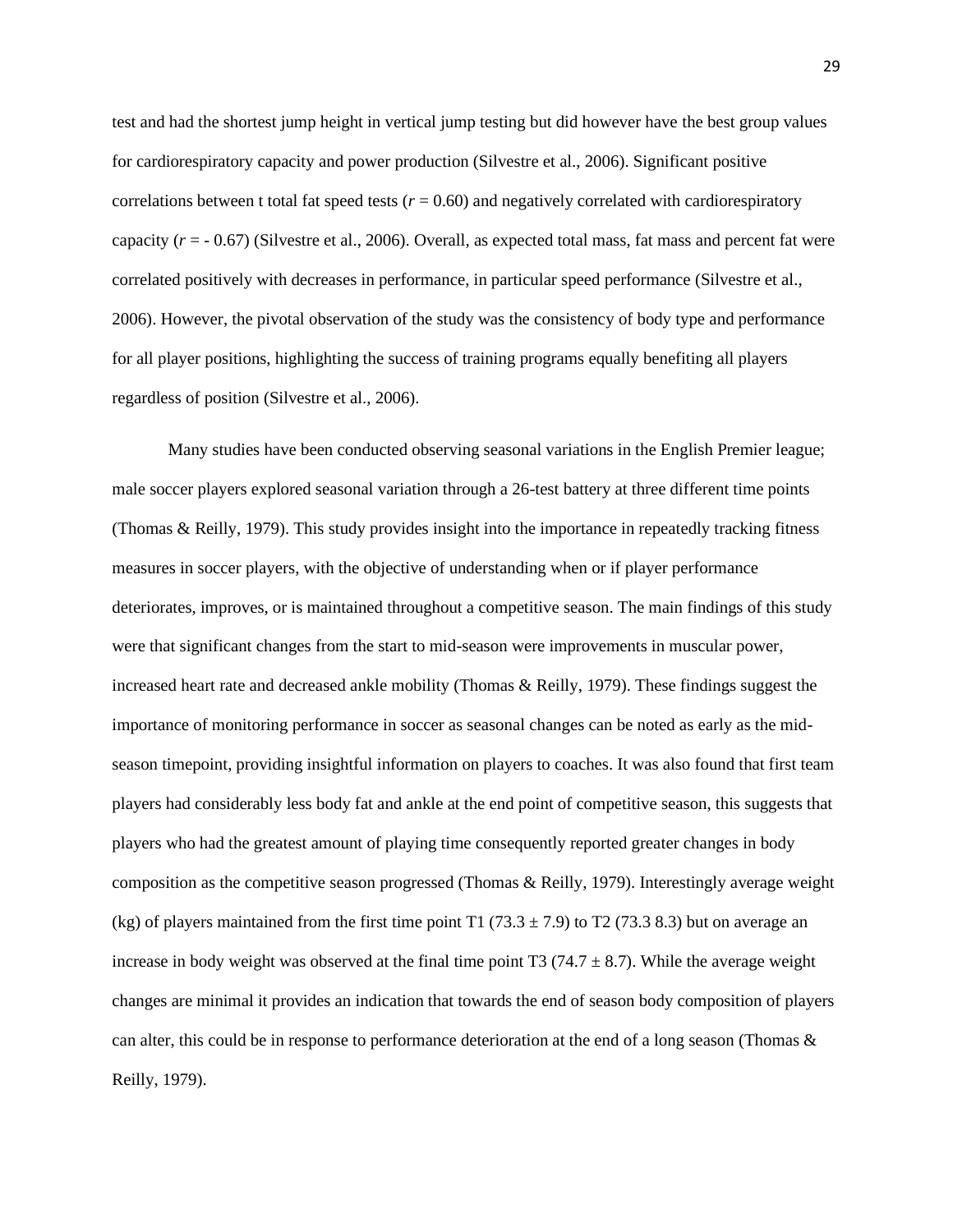Previous studies have examined the variation of performance over the collegiate season. Magal et al. (2009), conducted a study on male NCAA Division III collegiate soccer players to examine the effect of in-season training and competition on physical performance. Player body composition (BC) and performance variables were measured during the preseason and postseason. The authors reported body mass and percent body fat remained unchanged throughout the competitive season. The results differed from other studies and may be due to differences in training regime, pre-season fitness levels (Magal et al., 2009). When examining changes in aerobic performance, the authors reported VO2 max improved by ~7% at postseason testing (Magal et al., 2009). Pro agility scores were lower at postseason testing, which is different than other variables that improved athe end of the season (Magal et al., 2009).

Performance testing at multiple time points across a season for sports such as soccer, rugby, hockey, and lacrosse can be used to assess preparedness to compete and train along with athletic performance (Carling et al., 2009). Testing and monitoring are an essential component of training and preparation for competition, especially during a competitive season where players must maintain optimal performance. Sports such as soccer require players to possess peak levels of speed, agility, muscular strength, and endurance along with high levels of technical and tactical knowledge (Carling et al., 2009). To monitor and determine individual player status over the course of the season, regular testing should be conducted to yield an objective evaluation of the effectiveness and impact the season and training is having on player performance (Carling et al., 2009).

Strength, power, agility, aerobic and anaerobic capacity testing are key components of field testing. Therefore, regular testing and monitoring of these qualities in players has become the norm in professional soccer and increases the ability for coaches to maximize player performance, reduce injury and identify talent (Walker et al., 2019). One of the most common field tests of power is the vertical jump (VJ) test, or countermovement jump (CMJ) (Bishop et al., 2022, Caldwell & Peters, 2009, Walker et al., 2019). The VJ test is a feasible measure of lower body power and fatigue that can be conducted throughout the season (Walker et al., 2019). Soccer consists of multiple short, fast paced changes in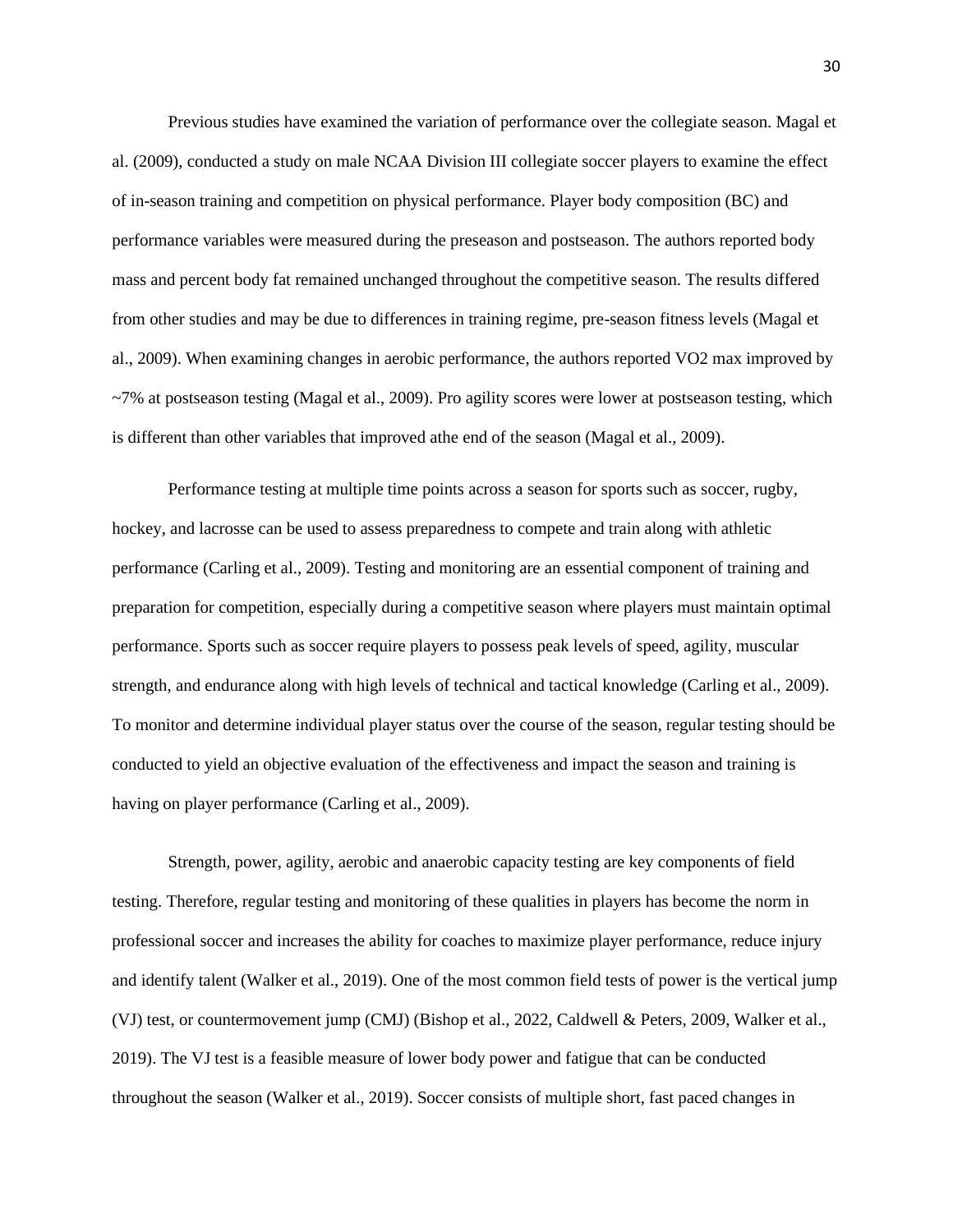direction, which is commonly referred to as agility. Agility is the ability to maintain control of the body through acceleration, deceleration and change in direction, this is an essential physical component that is continually used in the game of soccer (Walker et al., 2019). Being able to quantify and monitor agility and lower body power across a season will allow coaches to assess seasonal changes in performance to adjust in training to reach the best possible performance.

Prior to athletes beginning a strength and conditioning program or a competitive season it is important to assess an athlete's fitness level and preparedness to begin training and competing and this assessment is beneficial if carried throughout training and the competitive season (Turner et al., 2011). This allows for coaches to identify and assess areas of strengths and weaknesses that need addressing, particularly when it comes to player selection for games and identifying performance decline. The recommendation for a test battery for fitness in soccer players consists of anthropometric measures, squat jump, counter movement jump, reactive strength, 1 repetition maximum (1RM), Pro-Agility, linear speed and Yo-Yo intermittent recovery test (Turner et al., 2011). When designing a performance testing protocol, it is suggested to follow recommendations for test order and rest between tests (Turner et al., 2011).

Due to the nature of soccer being extremely high in intensity, requiring players to maintain optimal physical fitness, it is paramount that coaches monitor metrics continually over the season to determine which variables are sensitive to change (Bishop et al., 2022). The following study explored 19 under-20 Premier Leagues academy players over a competitive season, testing at three separate timepoints (Bishop et al., 2022). The players underwent a testing battery that consisted of bilateral CMJ, SLCMJ, sprint testing, and agility testing. The authors reported that jump height of the CMJ and linear speed improvements were the only metric to show significant increases over the season (Bishop et al., 2022). Not only does repeated testing provide insightful information of all players at a given time point, but it also allows for coaches to monitor and compare physical fitness such as agility, speed and power across a competitive season and compare to team or standardized averages.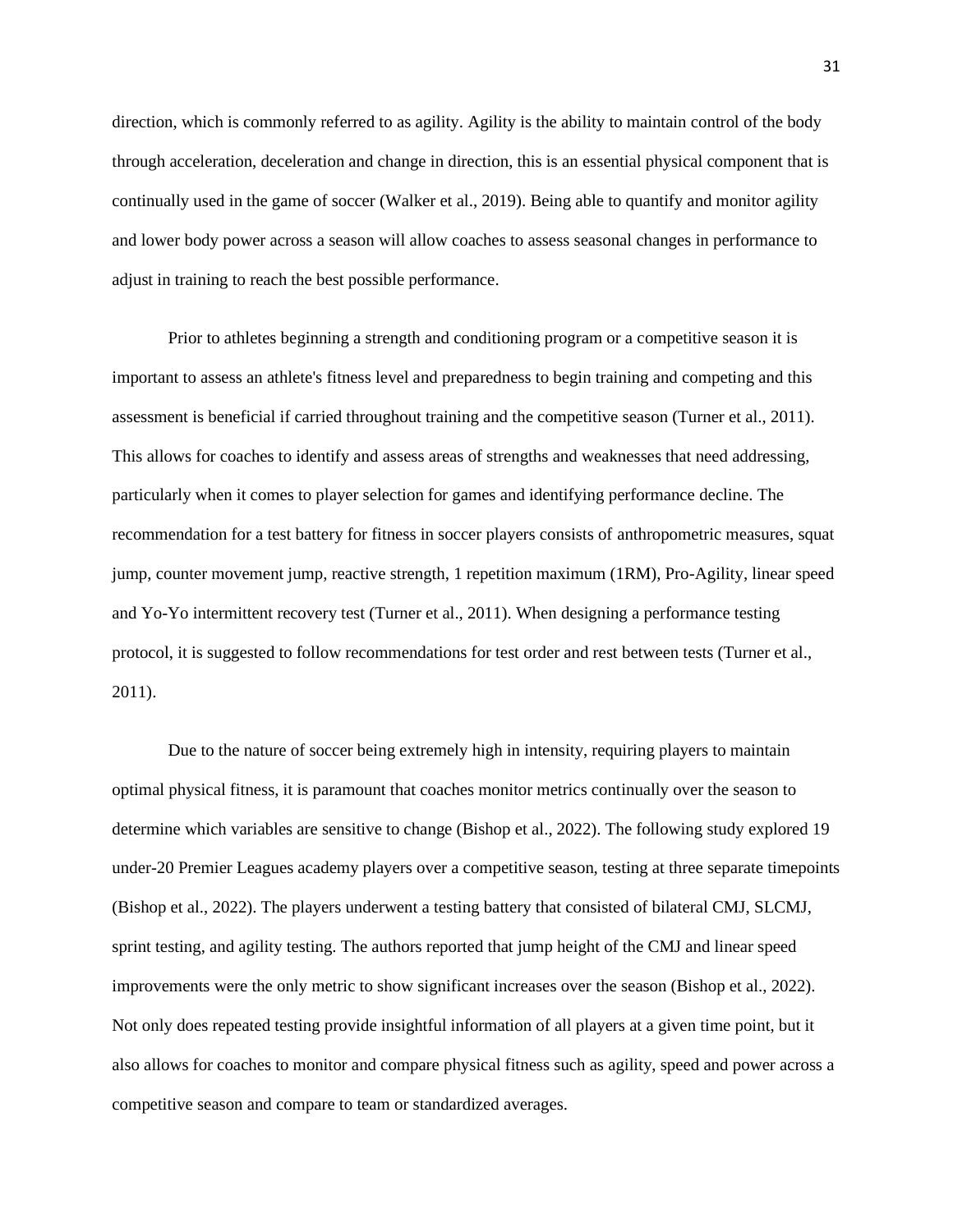Furthermore, a similar study was conducted on semi-professional English soccer players (Caldwell & Peters, 2009). Participants underwent a battery of fitness assessment at 5 timepoints over a 12-month period, testing included aerobic fitness, vertical jump, sprint speed, agility, and BF%, and flexibility (Caldwell & Peters, 2009). This study was uniquely structured due to the inclusion of the full season and the effect the off-season period can have over the 12-month cycle (Caldwell & Peters, 2009). The authors reported that the "off season" time resulted in the greatest reduction in sport-specific fitness for players, including deconditioning in all fitness variables (Caldwell & Peters, 2009. Caldwell & Peters found that all fitness components showed significant improvements from the "off season" with BF% significantly decreasing post preseason as a direct result of high levels of aerobic, anaerobic training intensities. This combined with other reported findings emphasizes the importance of the preseason period to seek improvements of performance (Caldwell & Peters, 2009, Magal et al., 2009, Walker et al., 2022).

In conclusion, despite the great volume of studies examining soccer, longitudinal data collection of seasonal variation of physical components is limited (Bishop et al., 2022). There is limited current research examining seasonal variation in performance variables in American professional soccer, supporting literature that highlights the emphasis to continually explore the monitoring of performance throughout the season (Bishop et al., 2022, Caldwell & Peters, 2009).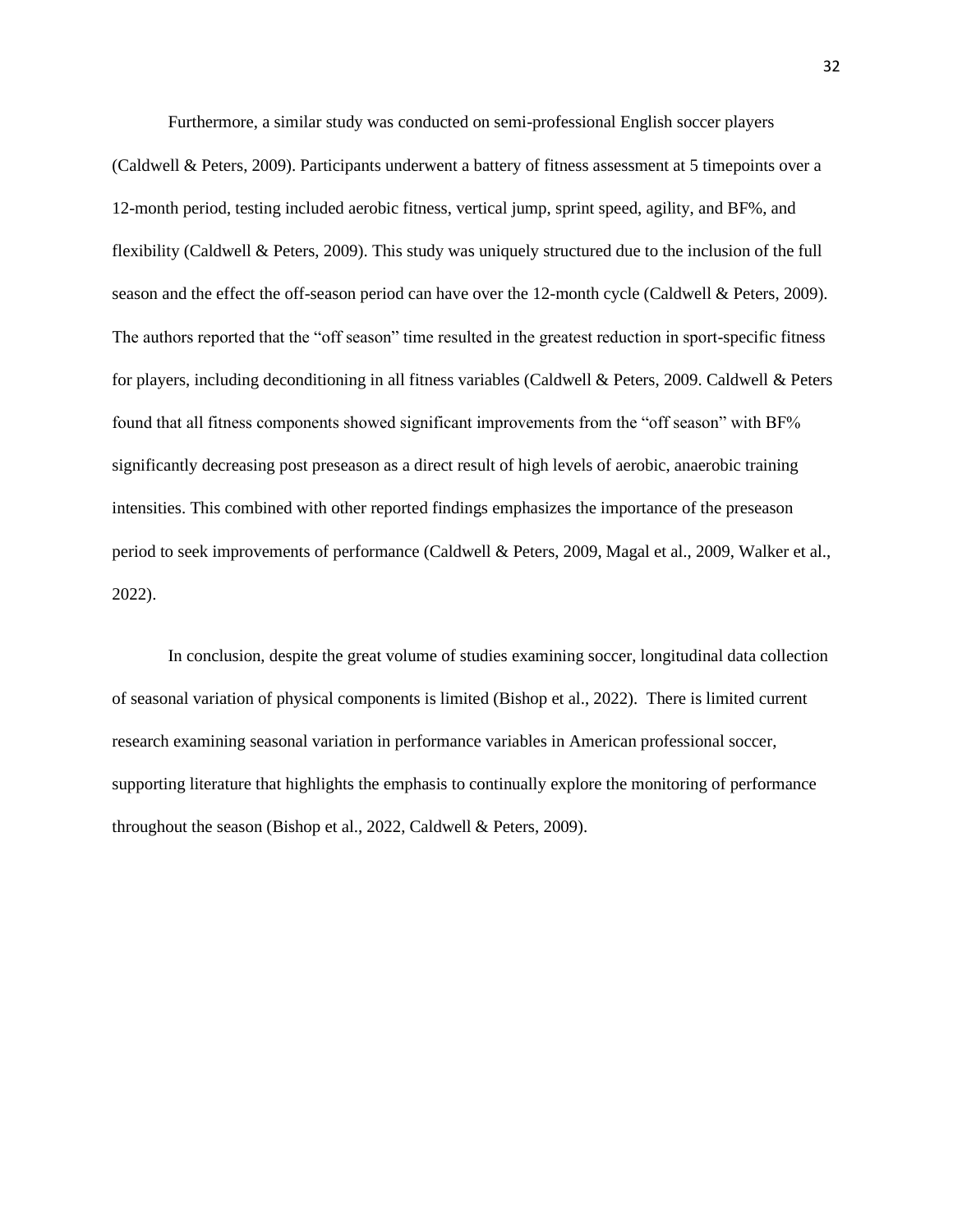- Ackland, T. R., Lohman, T. G., Sundgot-Borgen, J., Maughan, R. J., Meyer, N. L., Stewart, A. D., & Müller, W. (2012). Current status of body composition assessment in sport. *Sports Medicine*, *42*(3), 227-249.
- Bishop, C., Abbott, W., Brashill, C., Loturco, I., Beato, M., & Turner, A. N. (2022). Seasonal variation of physical performance, bilateral deficit and inter-limb asymmetry in elite academy soccer players: which metrics are sensitive to change?. *Journal of Strength and Conditioning Research*.
- Caldwell, B. P., & Peters, D. M. (2009). Seasonal variation in physiological fitness of a semiprofessional soccer team. *The Journal of Strength & Conditioning Research*, *23*(5), 1370-1377.
- Magal, M., Smith, R. T., Dyer, J. J., & Hoffman, J. R. (2009). Seasonal variation in physical performance–related variables in male NCAA division III soccer players. *The Journal of Strength & Conditioning Research*, *23*(9), 2555-2559.
- Ostojic, S. M. (2003). Seasonal alterations in body composition and sprint performance of elite soccer players. *Journal of Exercise Physiology*, *6*(3), 11-14.
- Silvestre, R., West, C., Maresh, C. M., & Kraemer, W. J. (2006). Body Composition And Physical Performance In Men's Soccer: A Study Of A National Collegiate Athletic Association Division I Team. *The Journal of Strength & Conditioning Research*, *20*(1), 177-183.
- Thomas, V., & Reilly, T. (1979). Fitness assessment of English league soccer players through the competitive season. *British Journal of Sports Medicine*, *13*(3), 103-109.
- Turner, A., Walker, S., Stembridge, M., Coneyworth, P., Reed, G., Birdsey, L., ... & Moody, J. (2011). A testing battery for the assessment of fitness in soccer players. *Strength &Conditioning Journal*, *33*(5), 29-39.